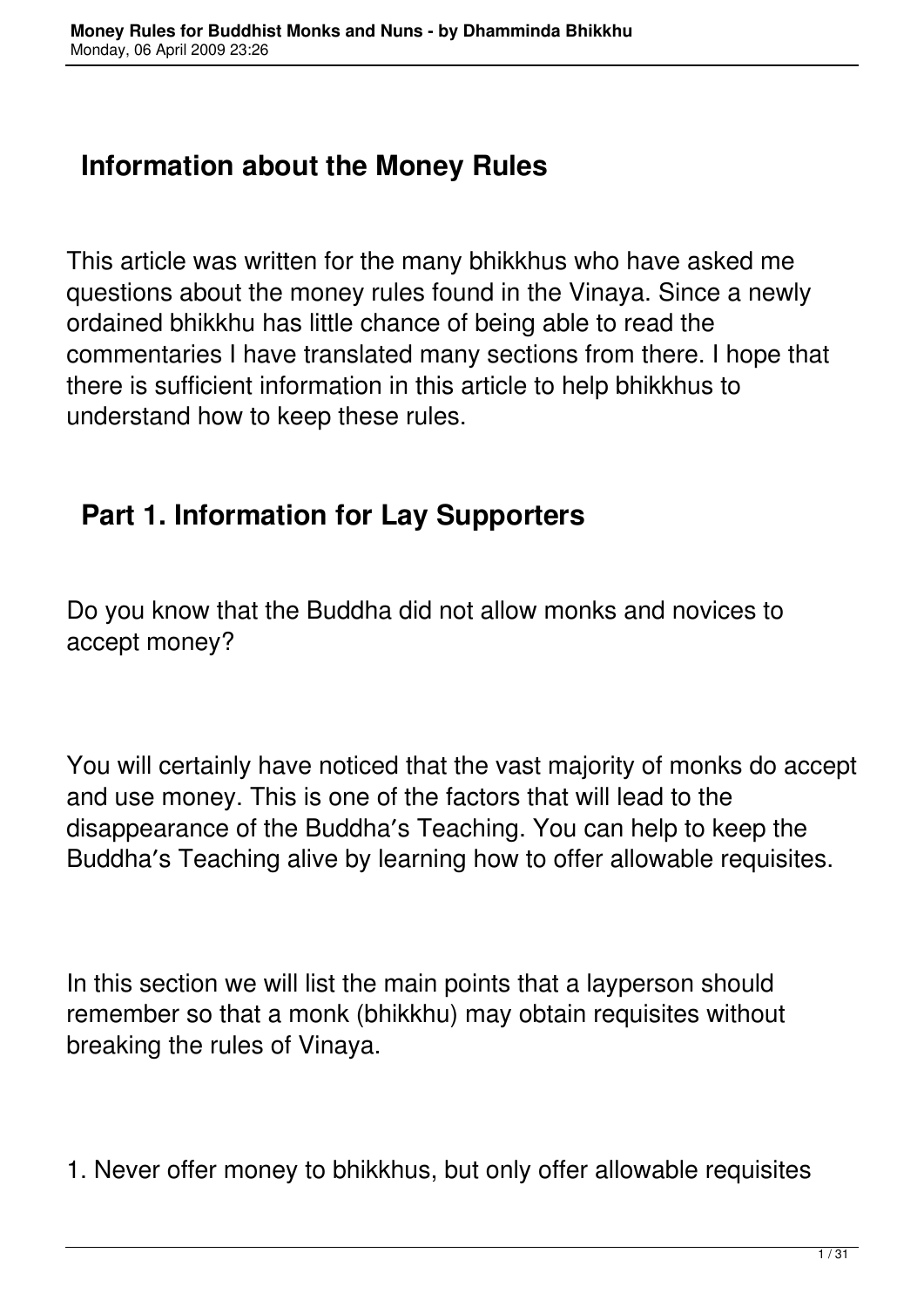such as robes, medicine, books, or tickets for transport. If you are unsure as to what a bhikkhu needs then you can ask him, or invite him to ask you if he needs anything.

2. A fund for requisites can be left with a kappiya (someone who performs services for a bhikkhu) and he should be instructed to buy and offer requisites for a bhikkhu, a group of bhikkhus, or the sangha of a monastery. Do not ask the bhikkhu, `To whom should this be given to?' If you ask in this way then it is not allowable for a bhikkhu to point out a kappiya. Simply say, `Venerable Sir, I want to offer requisites to you. Who is your kappiya?′

3. Having instructed the kappiya then inform the bhikkhu by saying, `I have left a fund for requisites worth `x′ dollars with your kappiya. When you need requisites ask him and he will offer them to you.′

4. If you already know who the bhikkhu′s kappiya is then you can simply leave the fund with the kappiya and inform the bhikkhu as above in no 3.

Please read the above carefully and take note of what to say. The above procedure was allowed by the Buddha in what is called the `Mendaka allowance′. It is found in the Bhesajja Khandhaka of Mahavagga in the Vinaya Pitaka and the translation of it reads: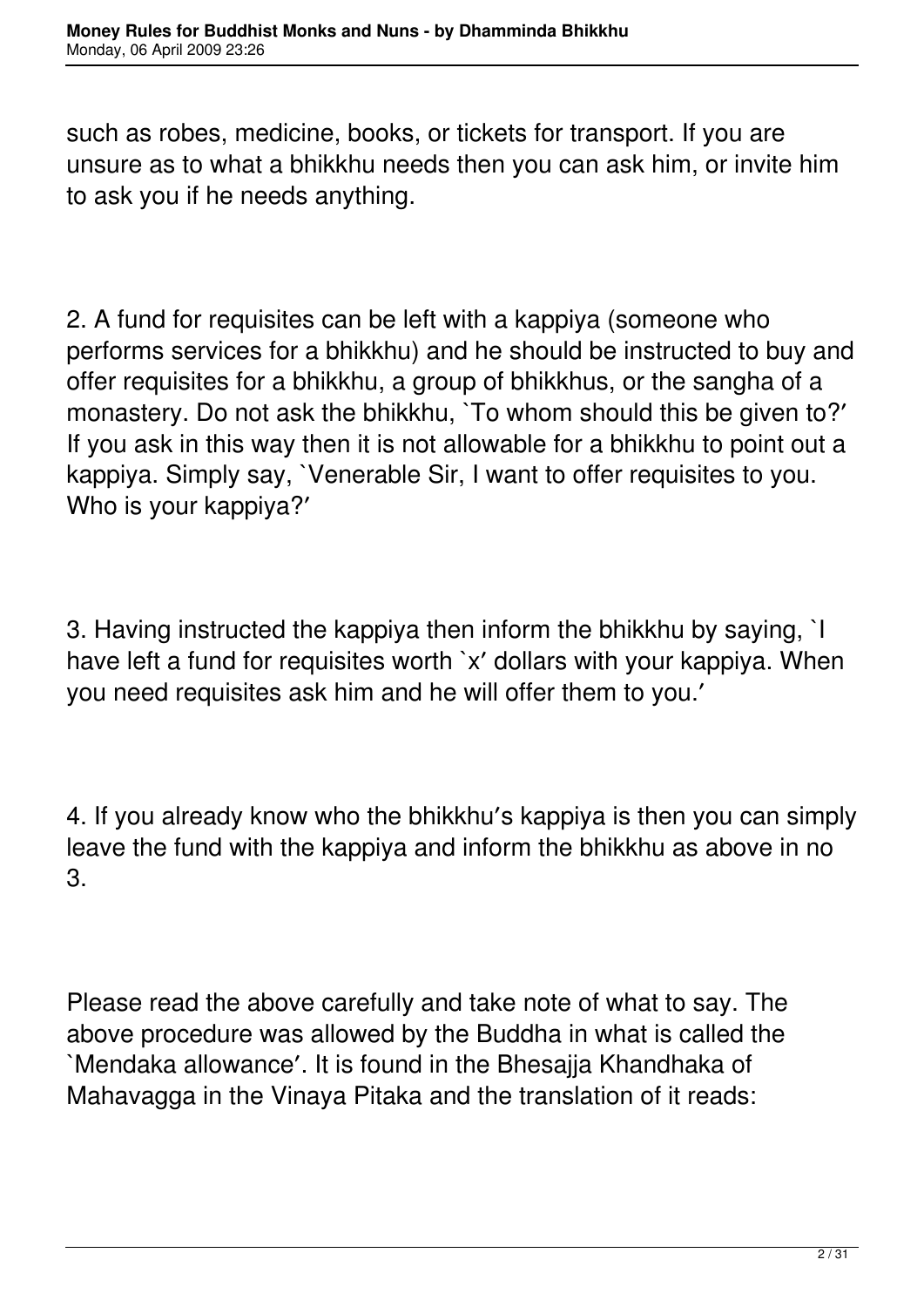Bhikkhus, there are people of faith and respect and if they should entrust money in the hands of a kappiya and instruct him saying, `With this money offer allowable requisites to this Venerable One,′ then bhikkhus I allow you to accept whatever allowable requisites are obtained with that money, but bhikkhus, in no way whatsoever do I allow money to be accepted or searched for.′

Also a rule called Raja-sikkhapada, the tenth rule of the Kathina Vagga in the Nissaggiya Pacittiya section of the Patimokkha gives relevant information. It is translated as follows:

If a king, a king′s officer, a brahmin, or a layperson should send a messenger with money in order to buy a robe for a bhikkhu saying, `Having bought a robe with this money offer it to such and such a bhikkhu,′ and if that messenger should approach that bhikkhu and say, `Venerable Sir, this money for buying a robe has been brought here for you. Venerable Sir, please accept this money for buying a robe.′ Then that bhikkhu should say to that messenger, `We do not accept money for buying a robe, we accept robes if they are offered at an appropriate time and if they are allowable.′

If then that messenger should ask, `Venerable Sir, is there anyone who performs services for you?′ Then if that bhikkhu wants a robe he should point out someone who performs services for him be he a monastery attendant or a layperson saying, `Such and such performs services for bhikkhus.′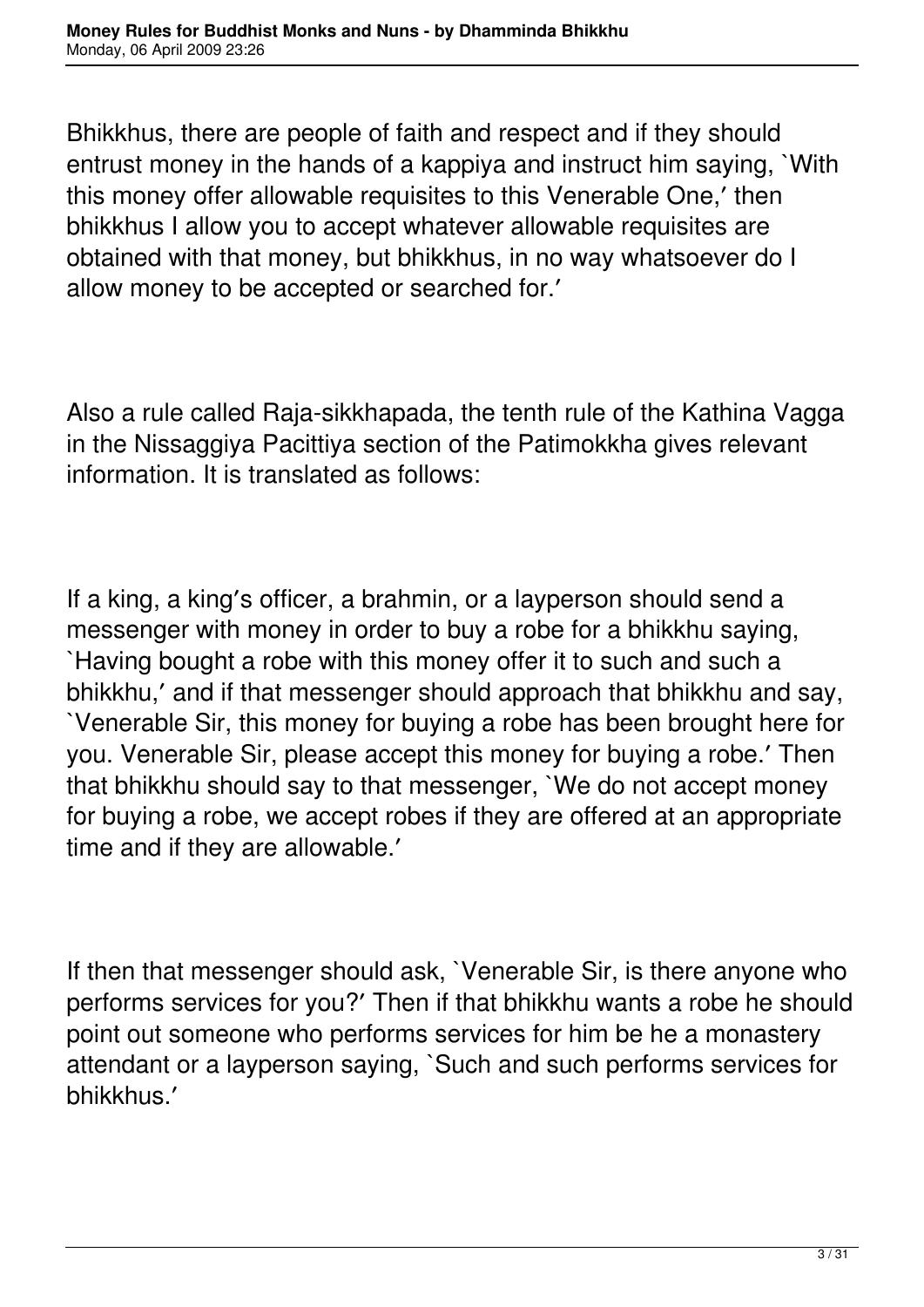If that messenger having instructed that person who performs services should then approach that bhikkhu and say, `That person who you pointed out has been instructed by me. Venerable Sir, approach him at an appropriate time and he will offer you a robe.′ Then a bhikkhu who wants a robe having approached that person who performs services can ask or remind him two or three times saying, `I need a robe.′

If having asked or reminded two or three times he obtains that robe then that is good. If he should not obtain it then he can stand silently for four, five, or six times in order to obtain that robe. If having stood silently for four, five, or six times he obtains that robe then that is good. If he should make any more effort than this and he obtains that robe then it is a nissaggiya pacittiya offense.

If he does not obtain that robe then he should go himself or he should send a messenger to that person who sent that money for buying a robe and say, `That money for buying a robe for a bhikkhu that you sent has produced nothing at all for that bhikkhu, try to get your money returned to you lest your money be lost.′ This is what should be done.

### **Part 2. The Fault in Accepting Money**

Before he passed away the Buddha said that after his death the sangha, if it wanted to, could revoke the lesser and minor rules of the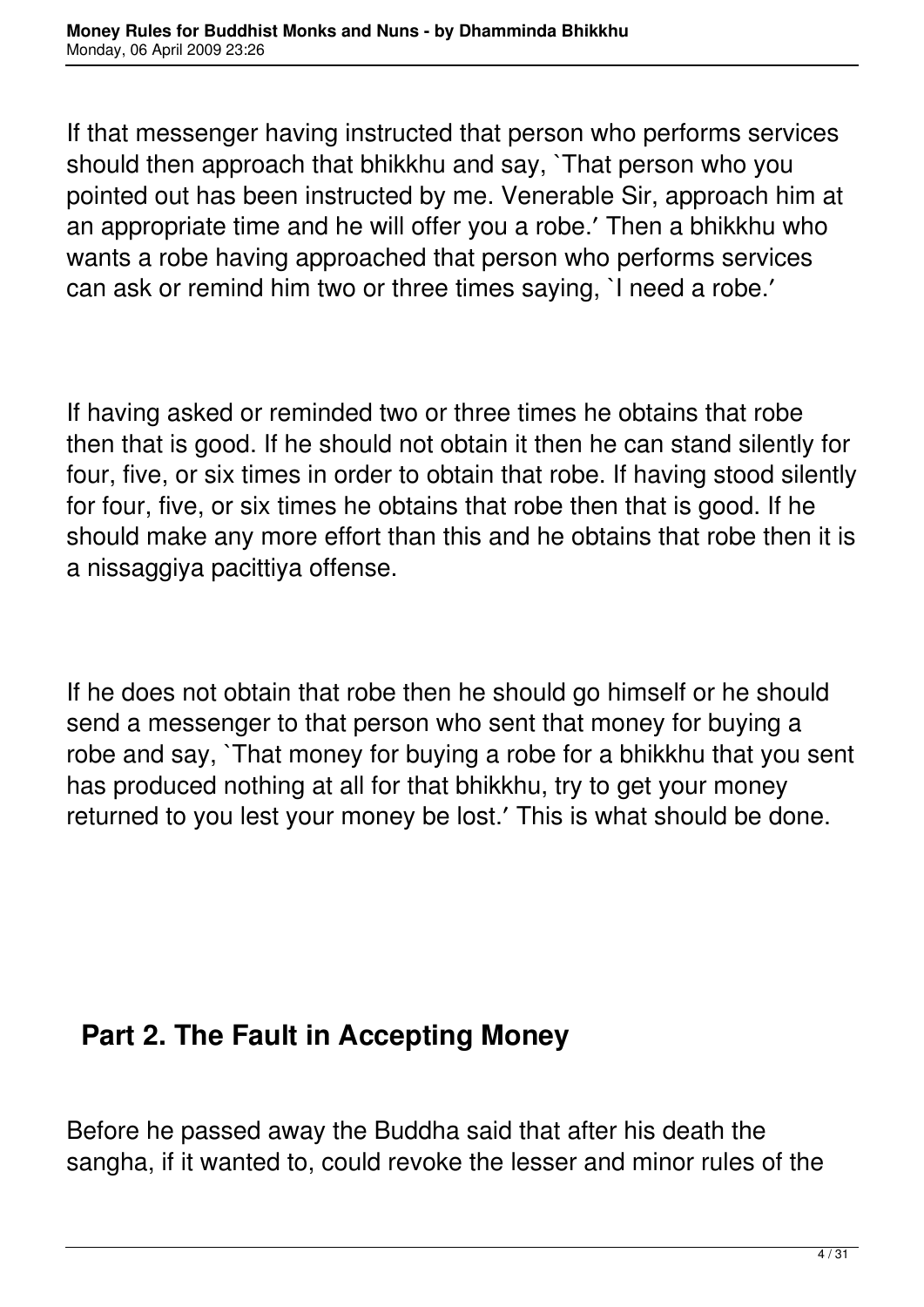Vinaya. Some bhikkhus quote this as a reason to support their acceptance of money, but the following quotes from the suttas show that the rules prohibiting money are not lesser or minor rules. The money rules are shown by these quotes to be fundamental and essential for the attainment of enlightenment. Maniculaka Sutta (Samyutta Nikaya, Salayatana Samyutta, Gamani Vagga, sutta no. 10):

At one time, the Blessed One was living in Rajagaha in the place where squirrels and birds were fed called Veluvana. At that time in the king′s palace, the king′s retinue were assembled and whilst assembled this conversation arose amongst them:

`Gold, silver, and money are allowable for those monks who are the sons of the Sakyan prince (the Buddha). Those monks who are the sons of the Sakyan prince consent to gold, silver, and money. Those monks who are the sons of the Sakyan prince accept gold, silver, and money.′

Then at that time Maniculaka the village headman was sitting present in that assembly and he spoke to that assembly saying:

`Good sirs, do not say that. Gold, silver, and money are not allowable for those monks who are sons of the Sakyan prince. Those monks who are the sons of the Sakyan prince do not consent to gold, silver, or money. Those monks who are the sons of the Sakyan prince do not accept gold, silver, and money. Those monks who are the sons of the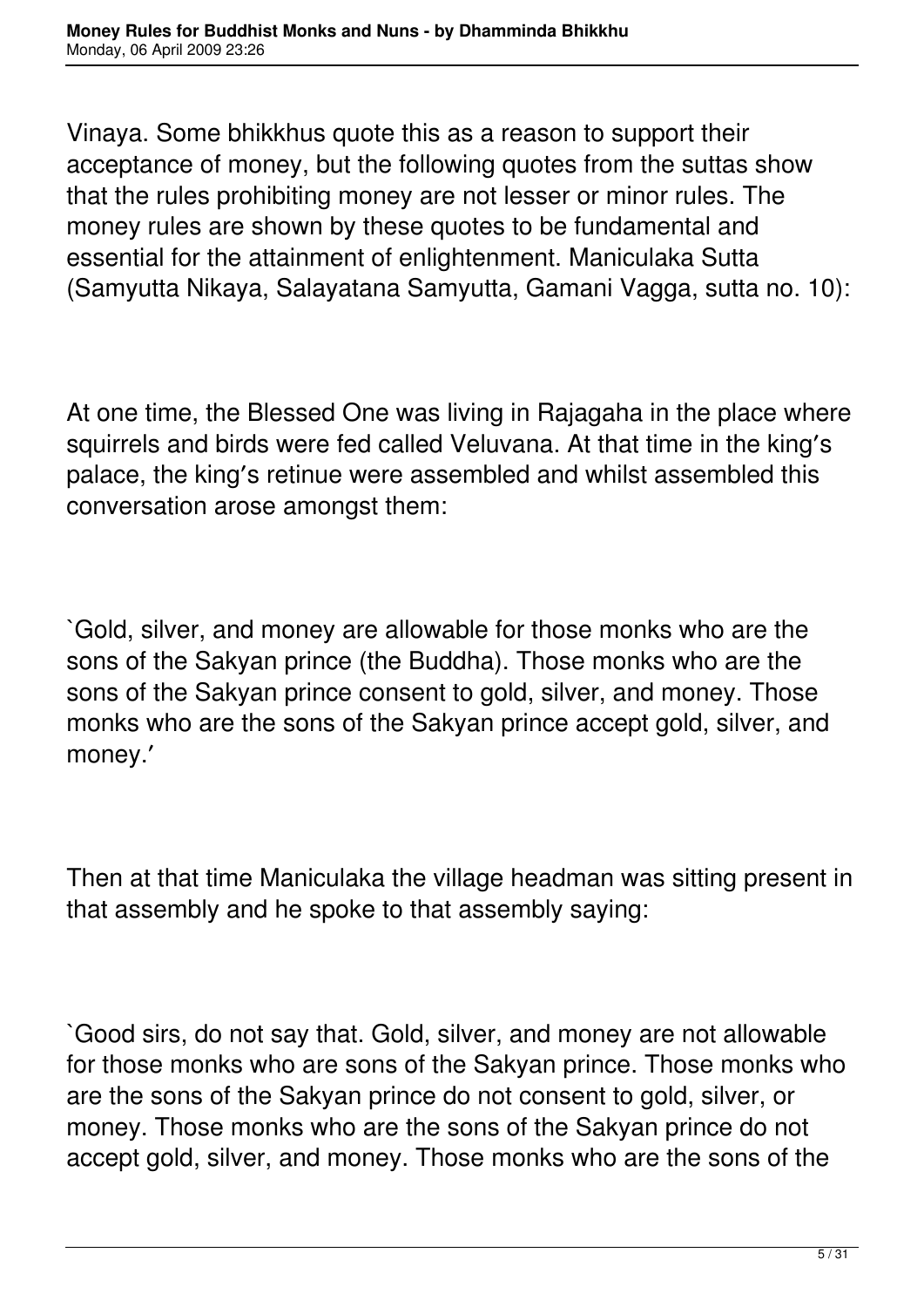Sakyan prince have renounced gold and gems and are without money.′

But Maniculaka the village headman was unable to convince that assembly.

Then Maniculaka the village headman went to the Blessed One, and having approached the Blessed One bowed to him and sat down at one side. While sitting at one side Maniculaka the village headman said to the Blessed One:

`Venerable Sir, in the king′s palace the king′s retinue were assembled... (He repeated all that had been said above.)... But Venerable Sir, I was not able to convince that assembly.

`Venerable Sir, by thus explaining am I one who speaks what is said by the Blessed One or have I falsely misrepresented the Blessed One? Have I answered in accordance with this Teaching or would someone speaking in accordance with this Teaching find reason to blame me?′

(The Blessed One:) `Truly you, headman, by thus explaining are one who speaks what is said by me and did not falsely misrepresent me. You have answered in accordance with this Teaching and someone speaking in accordance with this Teaching would not find reason to blame you.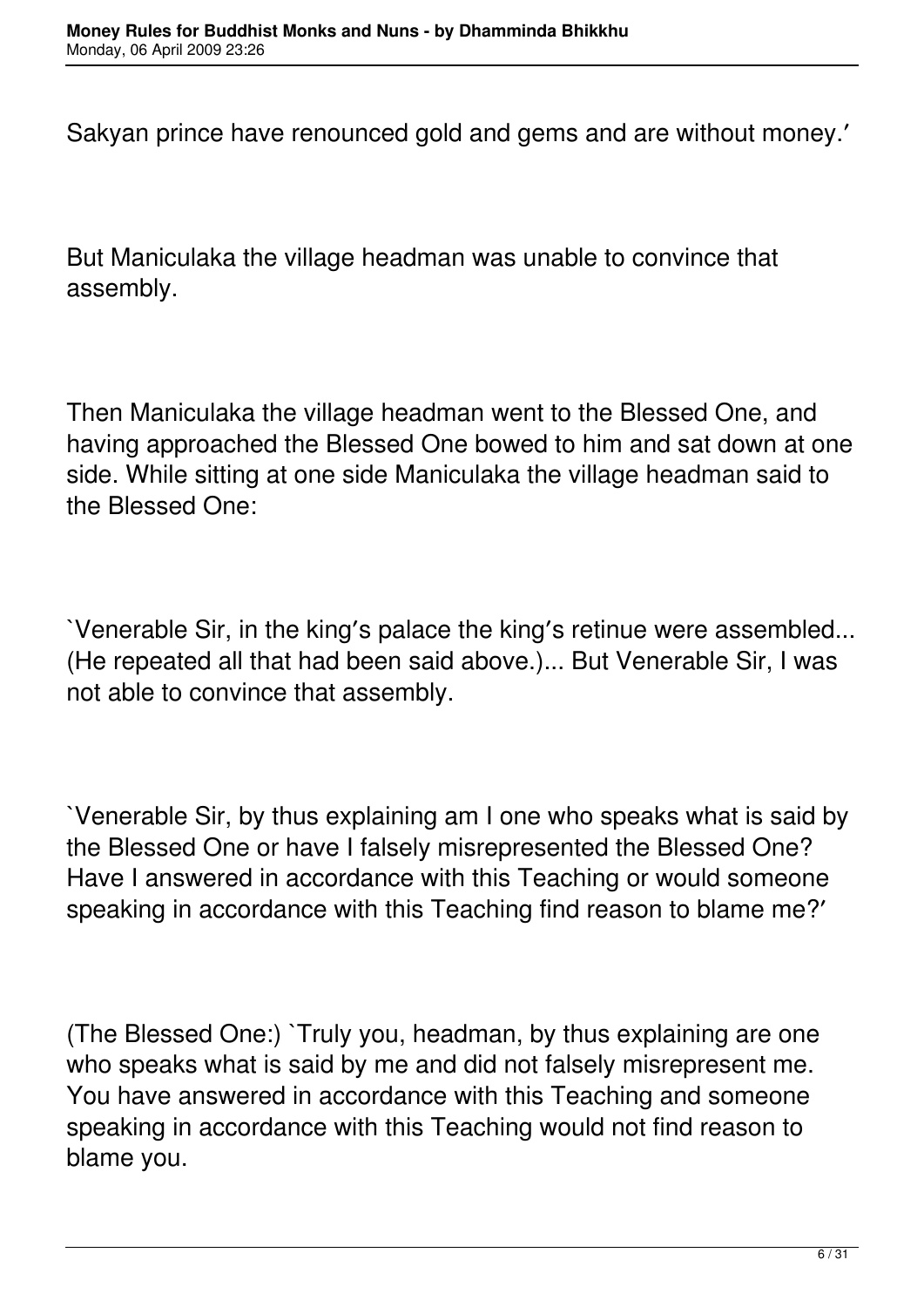`For, headman, gold, silver, and money are not allowable for those monks who are the sons of the Sakyan prince. Those monks who are the sons of the Sakyan prince do not consent to gold, silver, or money. Those monks who are the sons of the Sakyan prince do not accept gold, silver, or money. Those monks who are the sons of the Sakyan prince have renounced gold and gems and are without money.

`Headman, for whoever gold, silver, or money are allowable then for him the five types of sense pleasure are allowable. For whoever the five types of sense pleasure are allowable you can be certain, "He does not possess the nature of a monk, he does not possess the nature of a son of the Sakyan prince."

`Headman, really I say this, "By a monk who needs grass, grass can be searched for. For a monk who needs timber, timber can be searched for. For a monk who needs a cart, a cart can be searched for." But, headman, I also say, "In no way whatsoever can gold, silver, or money be accepted or searched for."′

The next quote from the end of Upakkilesa Sutta (Anguttara Nikaya, Book of Fours, Rohitassa Vagga, sutta no. 10) demonstrates that accepting money leads to continued rebirth.

`Stained by lust, anger, and blinded by ignorance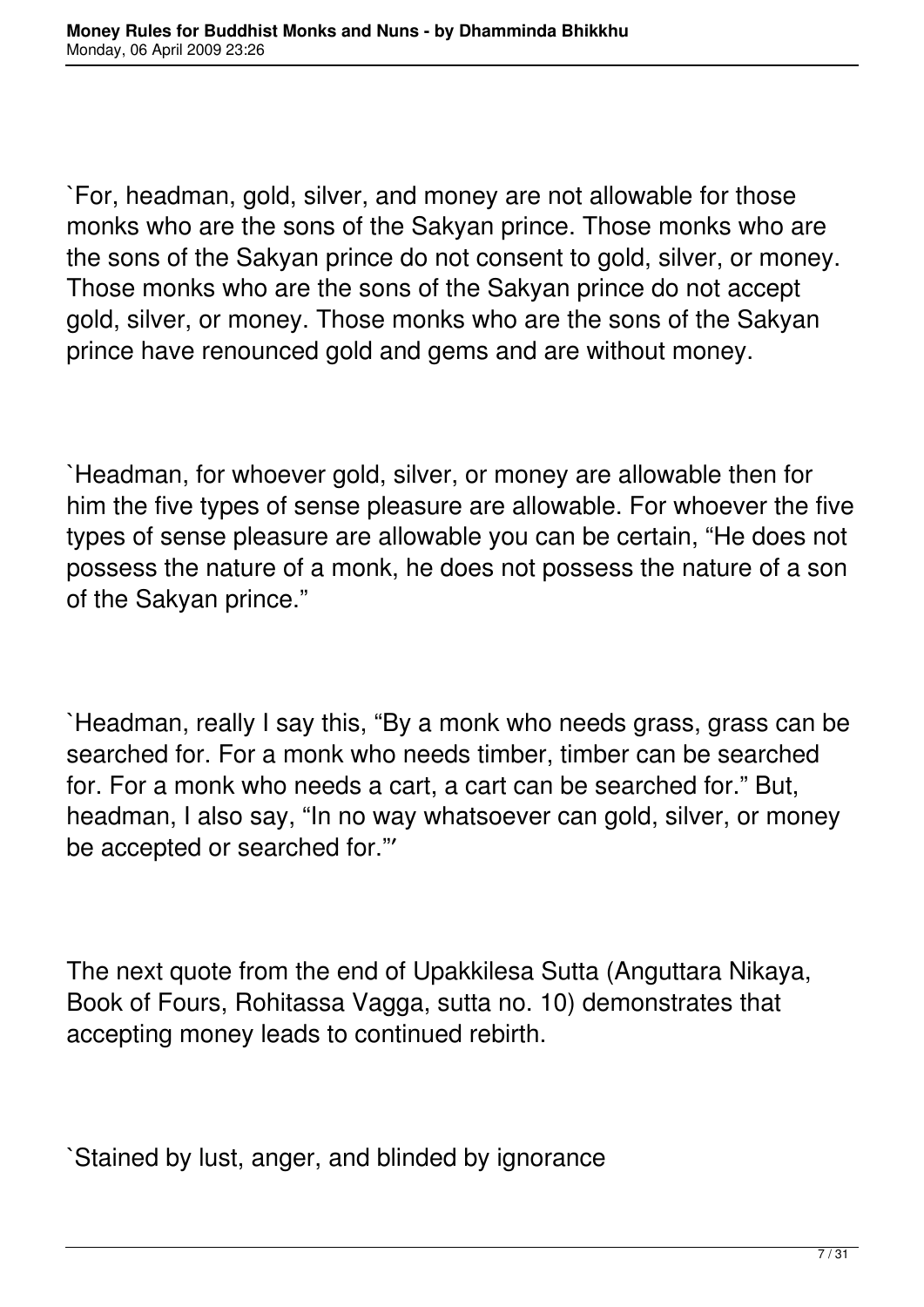some monks and brahmins take delight in sense pleasures.

Those foolish monks and brahmins drink alcohol,

engage in sexual intercourse,

accept gold, silver, and money,

and obtain their requisites by wrong livelihood.

All of these are called corruptions by the Buddha who shines like the sun.

Those foolish monks and brahmins who are corrupted by these corruptions,

impure, and defiled, do not blaze or shine.

But instead bewildered, blinded, slaves to desire, and full of craving they increase the size of cemeteries by taking birth again and again.′

In these suttas the Buddha has equated the acceptance of money with the indulgence in sense pleasures. In the Dhammacakkappavattana Sutta the Buddha clearly instructs:

`These two extremes, bhikkhus, should not be practised by one who has gone forth. Which two? Indulgence in sense pleasure which is low, the way of villagers, the way of ordinary people, the way of the unenlightened, and unprofitable; and self-mortification which is painful, the way of the unenlightened, and unprofitable.′

It is taught that even a layperson who is an anagami (non-returner) keeps the ten precepts naturally and does not accept or use money. For example the anagami Ghatikara was without gems, gold, silver, or money, and made his living by taking earth that had eroded from the river bank and making it into pots. These pots he left at the side of the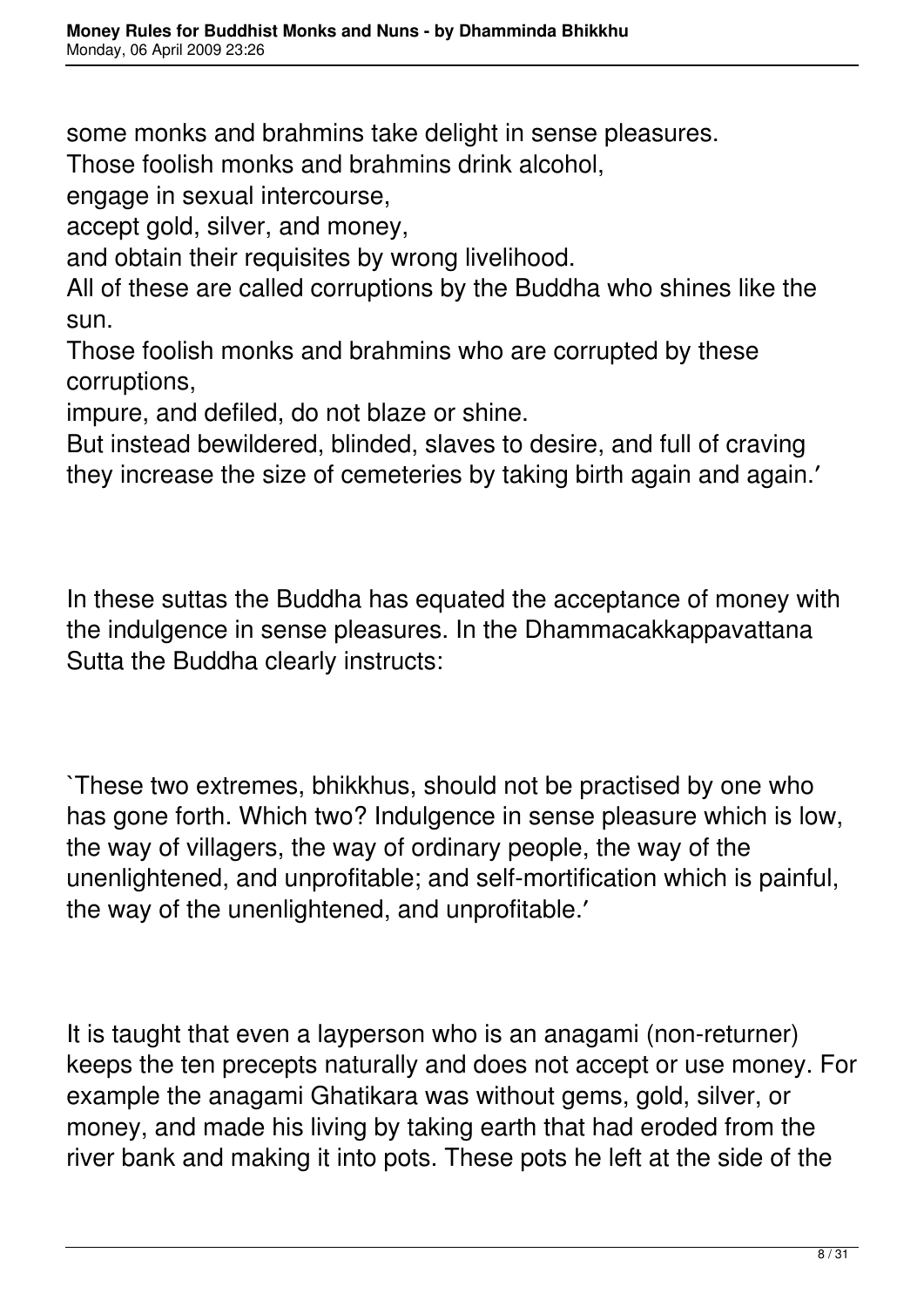road and anyone who wished could leave a suitable amount of rice or food and take the pots. In this way Ghatikara supported himself and his blind parents. (See Ghatikara Sutta of Majjhima Nikaya.)

This demonstrates how money is an impediment to enlightenment and how the truly enlightened do not use money. The above quotes all prove that the acceptance of money by monks is not a small fault, and that it can render a monk incapable of attaining Nibbana.

# **Part 3. The Rules concerning Money**

The meaning of `money′ in all these rules is: Anything that is used as currency for buying and selling. It includes coins, banknotes, cheques, gold, and silver.

Why is a cheque unallowable? A cheque is unallowable because sometimes it is negotiable and also because a cheque is a command to a bank to give money to the bearer. It usually says something like, `Pay the sum of one hundred dollars to the bearer, Dhamminda Bhikkhu.′ Therefore a cheque written out to a monk is a command to give money to that monk and if he accepts it then he is accepting that money in the bank. It is the same as the third way of accepting money (see p.9); `In such and such a place that money, that is mine, that is for you.′ Therefore a cheque is a way of giving money to a monk and must be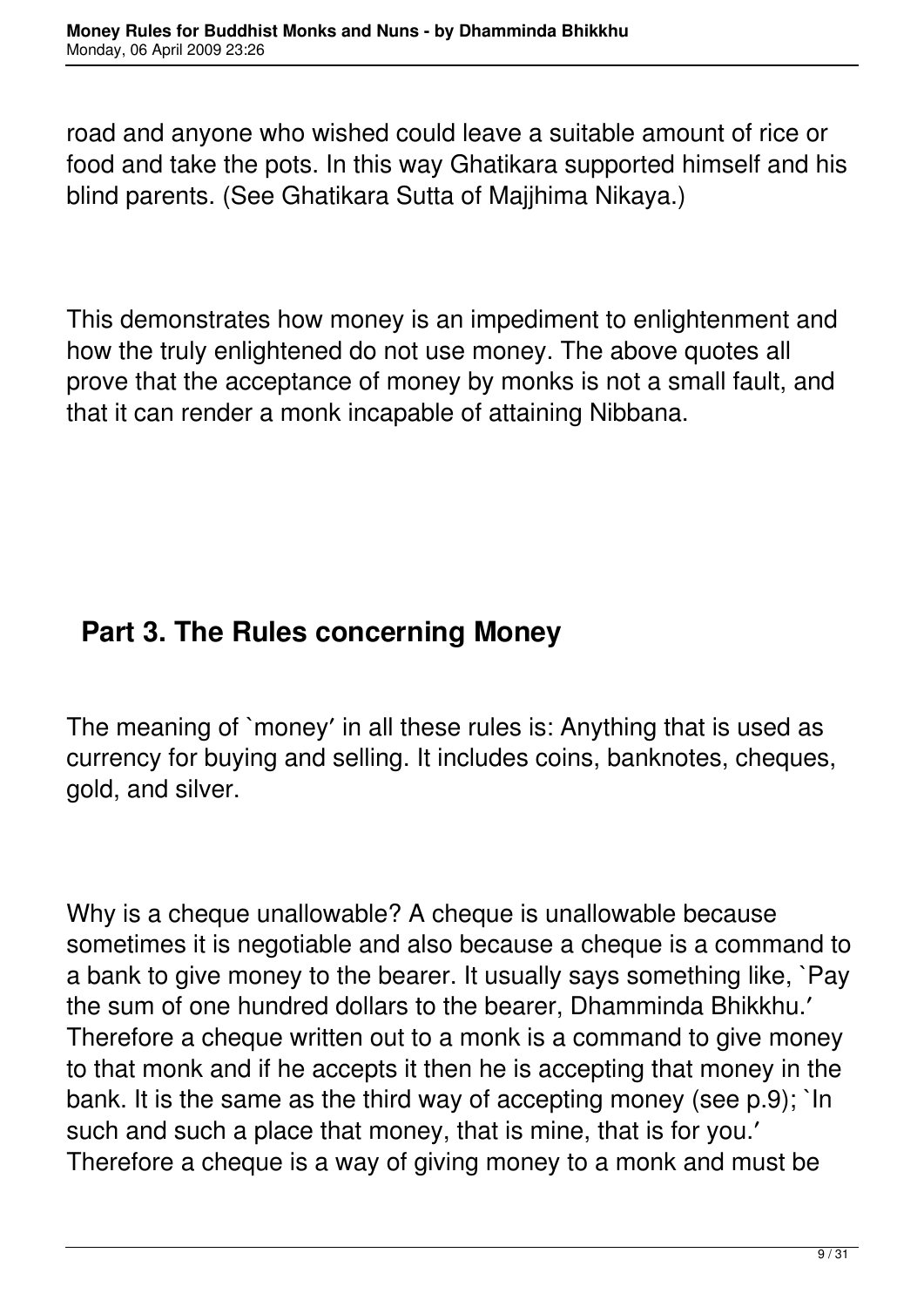refused.

A monk who writes a cheque commits an offense for commanding money. If he accepted the fund in the first place it would be a nissaggiya pacittiya offense or if the fund was left with a kappiya in a correct way it is a dukkata offense for wrong arrangement.

A novice is required to keep ten precepts of which the tenth is to abstain from accepting gold, silver, and money. In practise this means that a samanera keeps all the rules connected with money in the same way as a monk does.

For monks (bhikkhus) there are four major rules concerning money found in the Vinaya:

- 1. Rupiya-sikkhapada (Nissaggiya Pacittiya, no. 18)
- 2. Mendaka-sikkhapada (Vinaya Mahavagga, Bhesajja Khandhaka)
- 3. Raja-sikkhapada (Nissaggiya Pacittiya, no.10)
- 4. Rupiya-samvohara-sikkhapada (Nissaggiya Pacittiya, no. 19)

The translations of 2 & 3 have already been given above and the translations of 1 & 4 are as follows: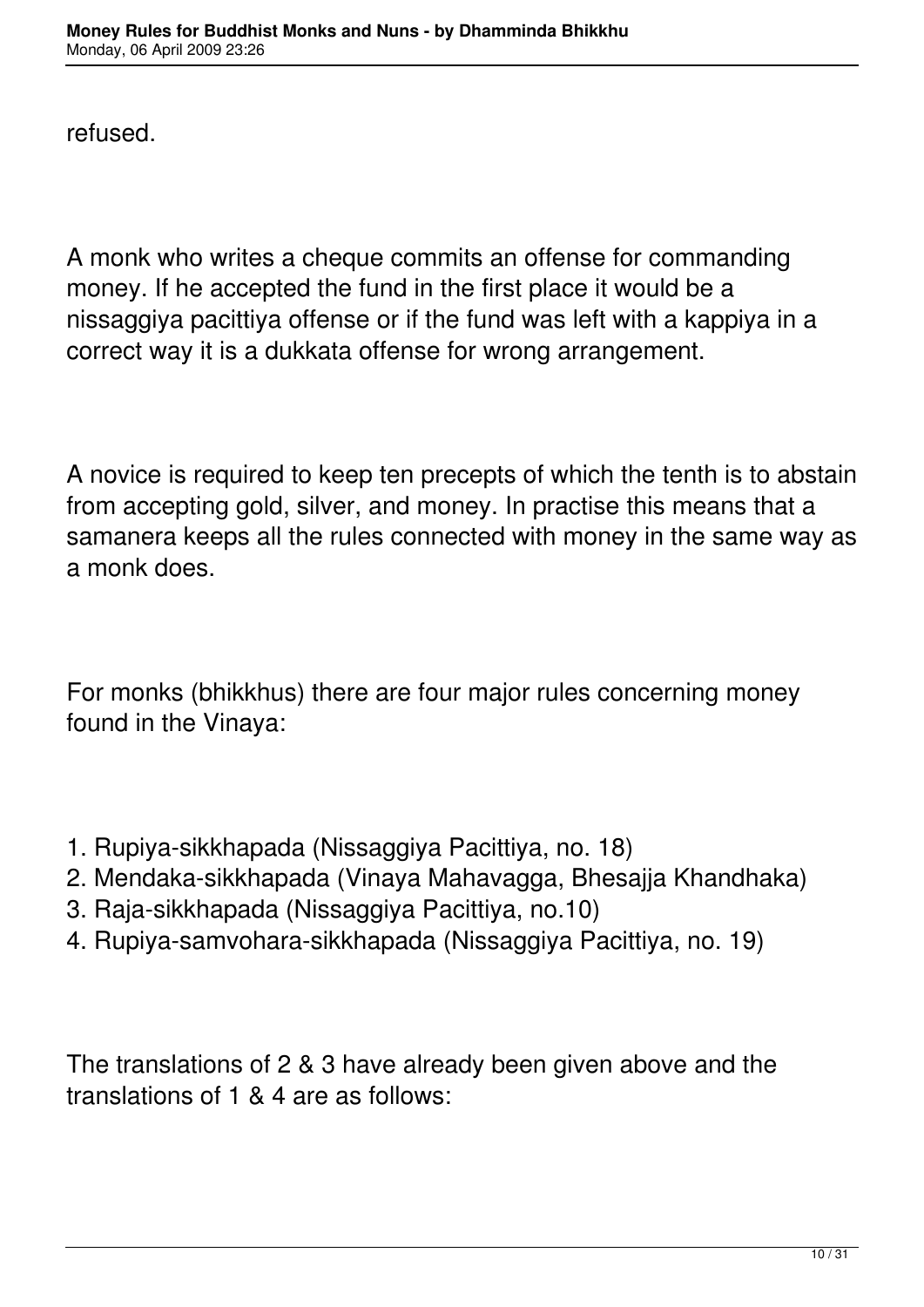#### 1. **Rupiya-sikkhapada**

Whatever bhikkhu should himself accept money or cause another to accept it for him, or consent to having it placed near him or kept for him, has committed a nissaggiya pacittiya offense.

#### 4. **Rupiya-samvohara-sikkhapada**

Whatever bhikkhu should engage in the exchange of any of the various forms of gold, silver, or money has committed a nissaggiya pacittiya offense.

Rupiya-sikkhapada needs to be thoroughly understood because if this rule is kept properly a monk will not misinterpret the other rules concerning money. It prohibits a monk form doing three things:

- a. Accepting money himself.
- b. Causing another to accept money for him.
- c. Consenting to having money placed near him or kept for him.

The original Pali text defines these three as:

- a. sayam ganhati He takes it himself.
- b. a??am gahapeti He causes another to take it for him.

c. idam ayassa hotu ti upanikkhittam sadiyati - They say, `This is for you Venerable Sir,′ and he consents to their placing it near him.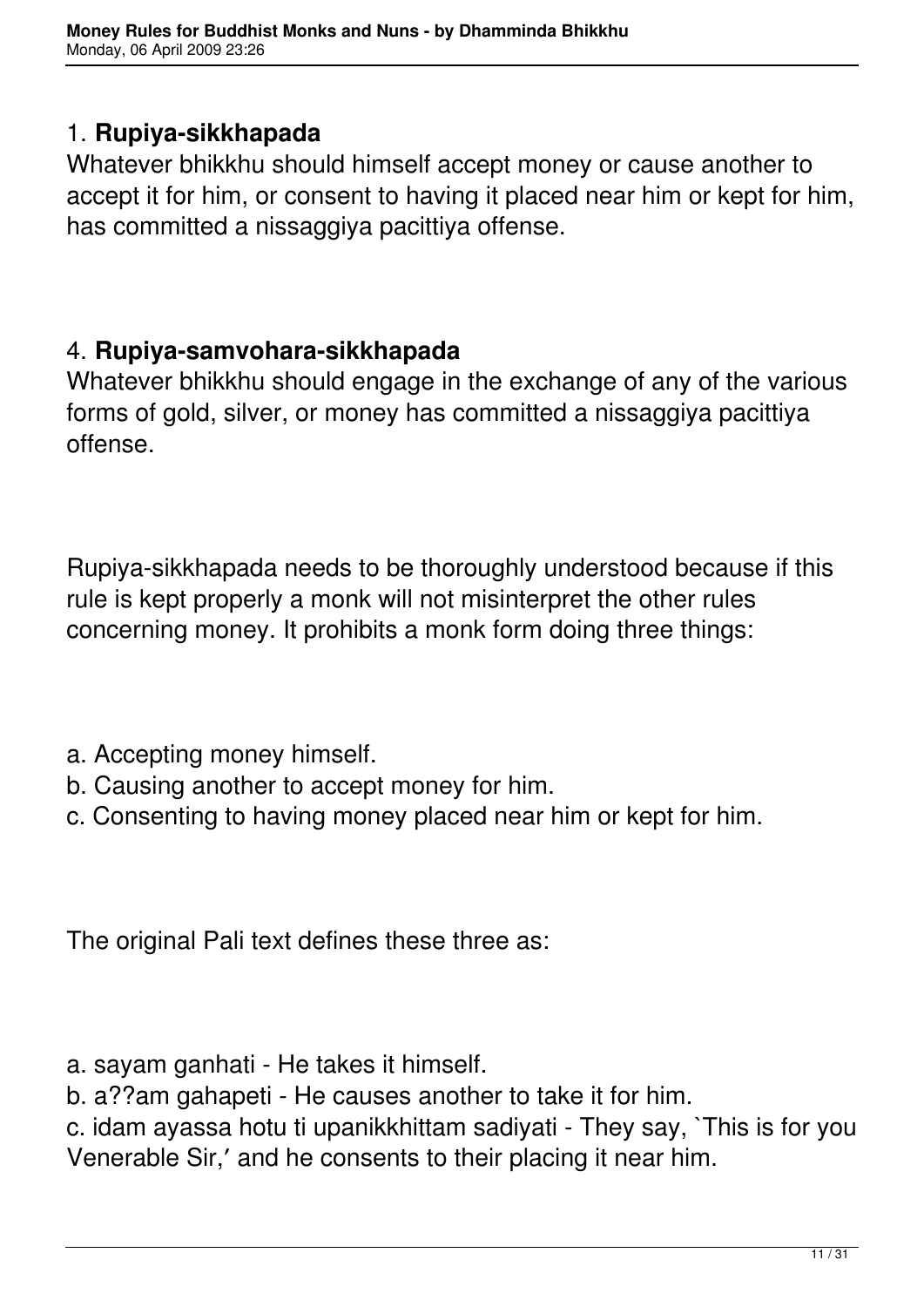Kankhavitarani commentary explains the above three ways of accepting in this way:

1. He takes money himself when it is offered for him, or he takes it himself when he has found it in any place and it does not belong to anyone.

2. In these same instances (when it is offered for him or he has found it) he causes another to take it (for him).

3. If with the money in his presence they say, `This is for you,′ or when the money is kept somewhere else they say, `In such and such a place that money, that is mine, that is for you.′ Then if they communicate that donation by simply speech or hand signals and that monk does not refuse that by bodily sign or speech and accepts it mentally then that is called `consenting.′ If he consents mentally and desires to accept, but by body or speech he refuses saying, `This is not allowable,′ or if he does not refuse by body or speech but with a pure mind does not consent thinking, `This is not allowable for us,′ then that is allowable (not called consenting).

With this rule, the Buddha has prohibited all the possible ways in which money could be accepted. If someone tries to offer money to a monk in any of these three ways he cannot say: `Such and such is my kappiya.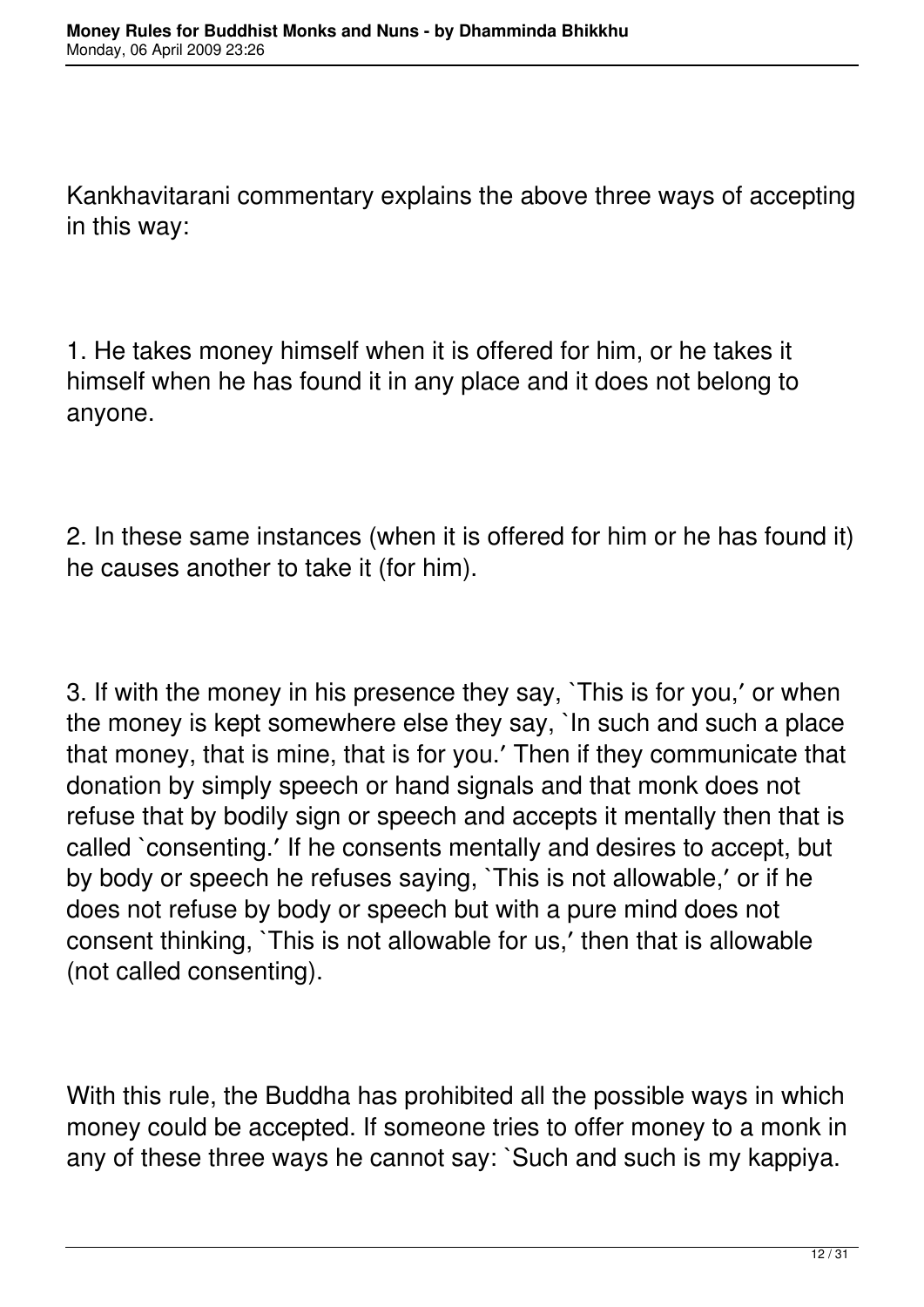Give this money to my kappiya. Take this money for me. Put the money over there.′ All he can do is refuse to accept that money by saying, `This is not allowable.′ Refusal is the only action he needs to remember to do.

The Samantapasadika commentary explains that it is not only unallowable to accept money in one of these three ways for oneself, but also if the money is for the sangha, a group, another person, a pagoda, a monastery, or for anything else. If a monk accepts money in one of these three ways for himself it is a nissaggiya pacittiya offense. If he accepts for the others just mentioned it is a dukkata offense.

There is a recently written book on Vinaya which presents a mistaken viewpoint. It says:

One is allowed to `cause to be deposited′ money for a monastery, for a fund for requisites, for a charitable appeal (orphanage fund say), but not for any particular monk. For example a donor giving money to the temple may be instructed to, `Put it in the donation box′, or `Put it in this account number′, though such money may not be received into a monk′s hands. The sangha, or its appointed officers may direct the use of such a fund, even saying, `Buy this,′ or `Get that.′

It has been shown above that it is not allowable to cause to be accepted or deposited, money for a temple or for anything else. This viewpoint therefore is not in agreement with the Vinaya.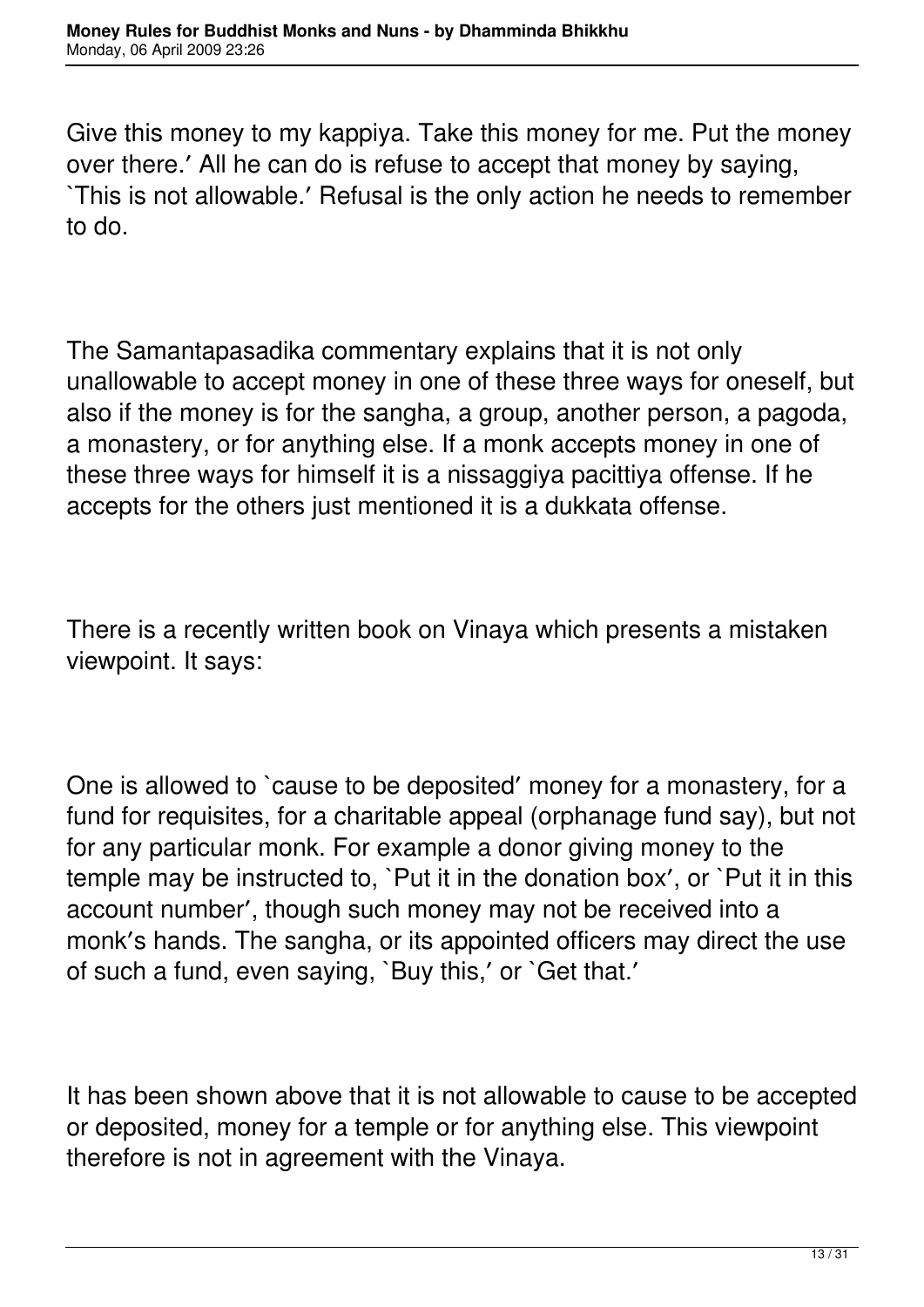The commentary illustrates the principles involved in these rules with a fictitious story. It deals with a situation in which the donor ignores the refusal of the monk and simply leaves the money in front of the monk and departs. It shows that:

1. If a monk says, `Keep it here,′ it would be a nissaggiya offense for accepting.

2. If the monk wishes to buy something and says, `Take this,′ it would be arranging in an unallowable way. (If the fund were allowable). 3. This rule is like walking a tightrope with only a slip of the tongue being necessary to fall into committing an offense.

The story reads:

Suppose that a person should place a hundred or a thousand coins at a bhikkhus feet and say, `This is for you,′ and the bhikkhu refuses it saying, `This is not allowable,′ but the layperson replies, `I have given this to you,′ and then departs.

Then if another layperson comes and asks, `Venerable Sir, what is this?′ Then he can be told what was said by the first person and by the bhikkhu. If that layperson should say, `Venerable Sir, let me keep it secure, show me a secure place.′ Then having ascended a seven storied mansion he can explain, `This place is secure,′ but he should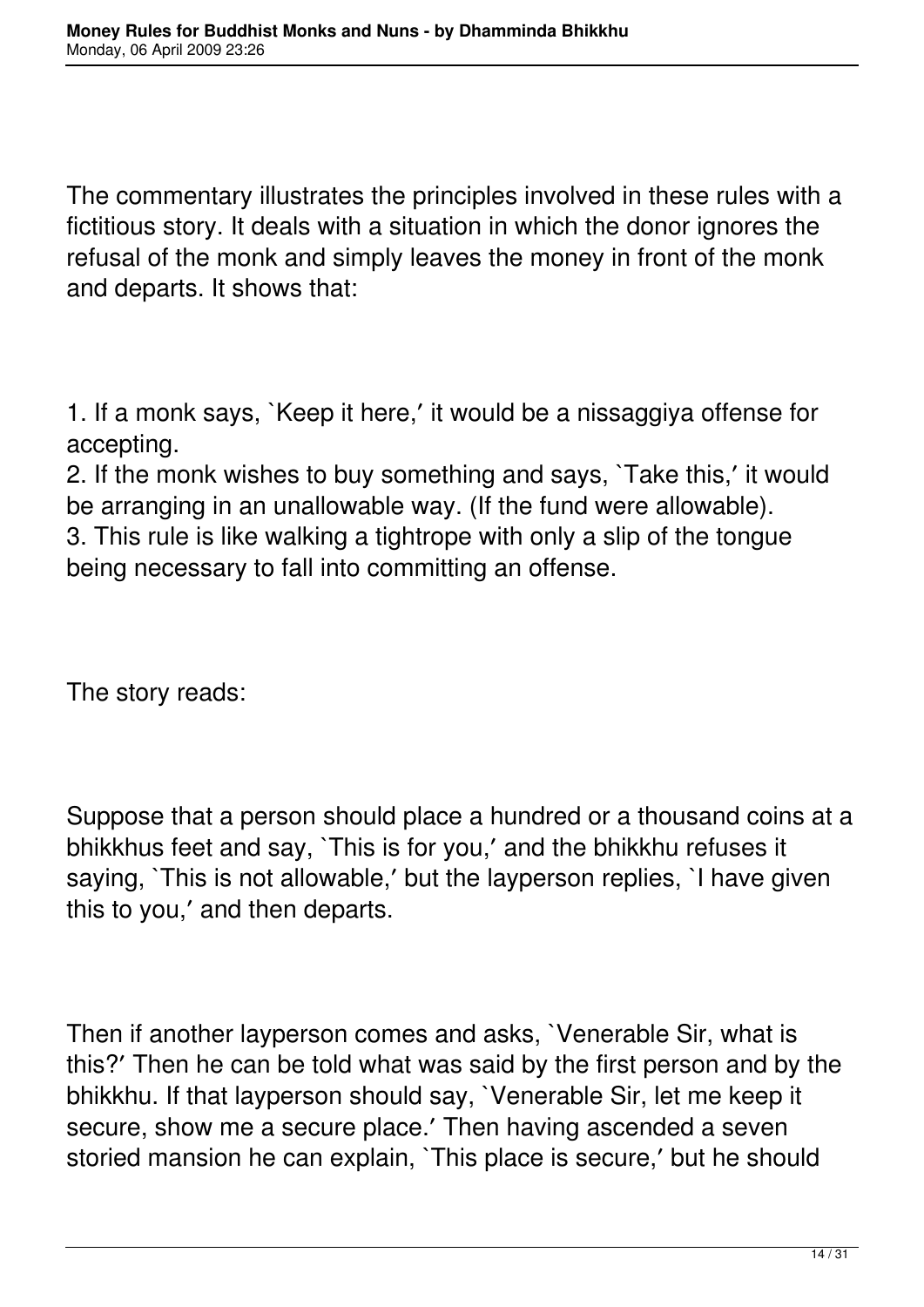not say, `Keep it here.′ By saying just this much it becomes allowable or unallowable. (Vimativinodana sub-commentary states: If he says, `Keep it here,′ that is accepting money and a nissaggiya pacittiya offense.) He can then close the door and protect it.

If later a salesman comes with merchandise such as a bowl or robes and says, `Take this Venerable Sir,′ then the bhikkhu can say, `Layperson I have need for this and the means to obtain it exists, but there is no kappiya here now.′ And if the salesman says, `I will be your kappiya, open the door and give it to me.′ Then having opened the door he should say, `It is placed in this room.' He should not say, `Take this.' Thus depending on what is said does it become allowable or unallowable. Then if that salesman should take those coins and give allowable requisites to the bhikkhu then that is allowable. If he takes too many coins then that bhikkhu should say, `I will not take your merchandise, go away!′

### 2. **Mendaka-sikkhapada**

A translation of this was given above. There is no separate information to this allowance in the commentaries. Everything that needs to be said about it is explained in the commentary to Raja-sikkhapada. The last line of this allowance is worth remembering as a summary of all the rules concerning money: `Bhikkhus, in no way whatsoever do I allow money to be accepted or searched for.′

#### 3. **Raja-sikkhapada**

A translation of this was given above. The commentary to this rule gives a lot of information which helps a monk to know what to say and do in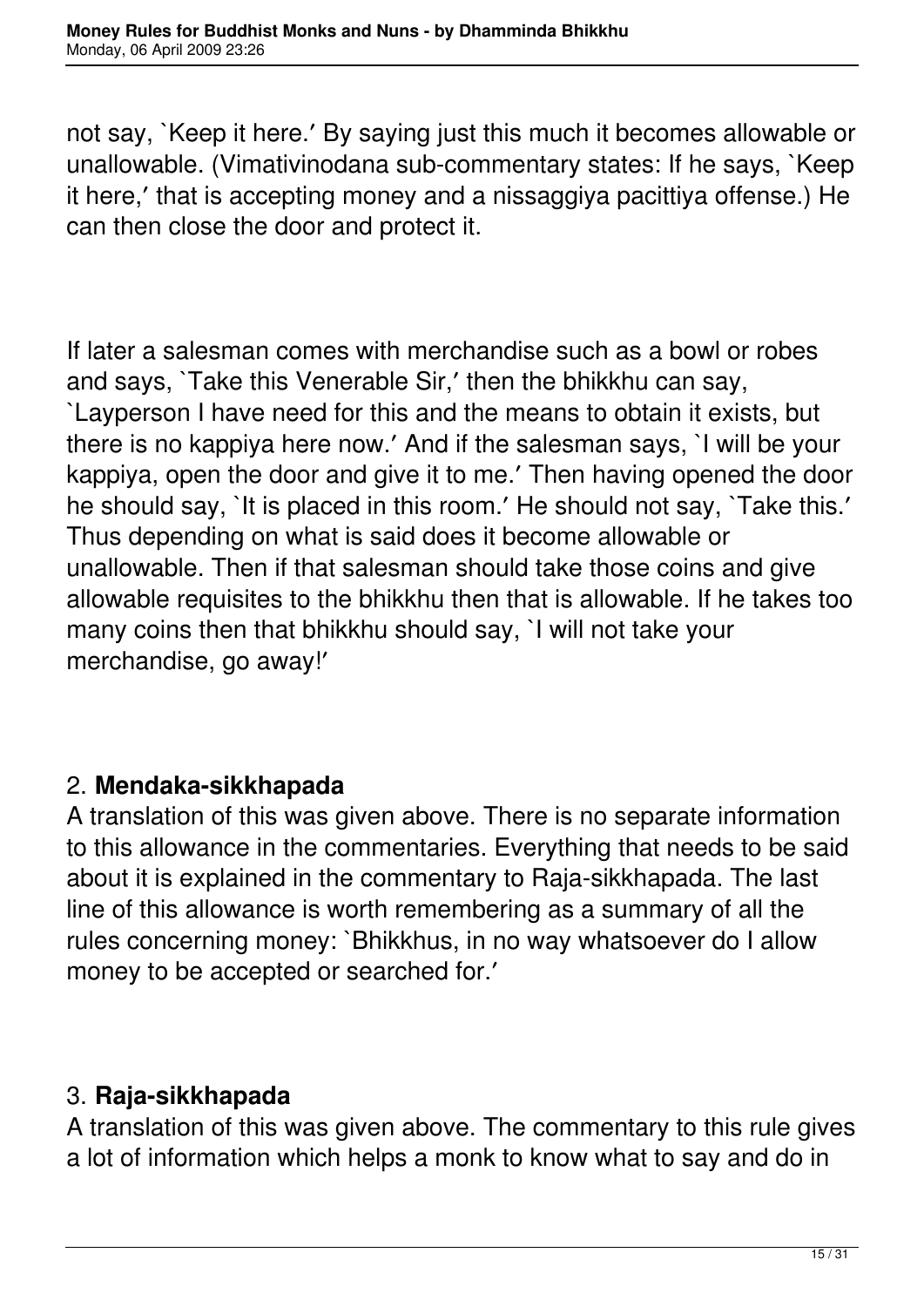different situations. Below are some translations of selected quotes from the commentaries along with some further explanations by the author.

#### *Selections from Kankhavitarani Commentary*

1. `Having bought a robe with this money, offer it to such and such a bhikkhu′, is said (in the rule) to show the purity of intention with which the money is sent. If the donor sends the messenger saying, `Give this money to such and such a bhikkhu,′ then that is sent impurely because of reference to money which is unallowable. In that case a bhikkhu should never point out a person as a kappiya.

If the donor himself comes and says, `I offer this money to you,′ then a bhikkhu cannot point out a kappiya. If a bhikkhu just says, `Such and such is my kappiya,′ at this point it would be causing money to be accepted for him and a nissaggiya pacittiya offense. All a bhikkhu can do in this case is refuse to accept the money.

2. `We do not accept money for buying a robe, we accept robes if they are offered at an appropriate time and if they are allowable,′ has been said to show that the money must be refused because, even though the fund for a robe was sent in a pure way, the speech of the messenger is unallowable. (`Please accept this money for buying a robe.′)

A fund of gold, silver, coins, or currency is a cause for a nissaggiya pacittiya offense. Pearls, gems, rubies, precious stones, the seven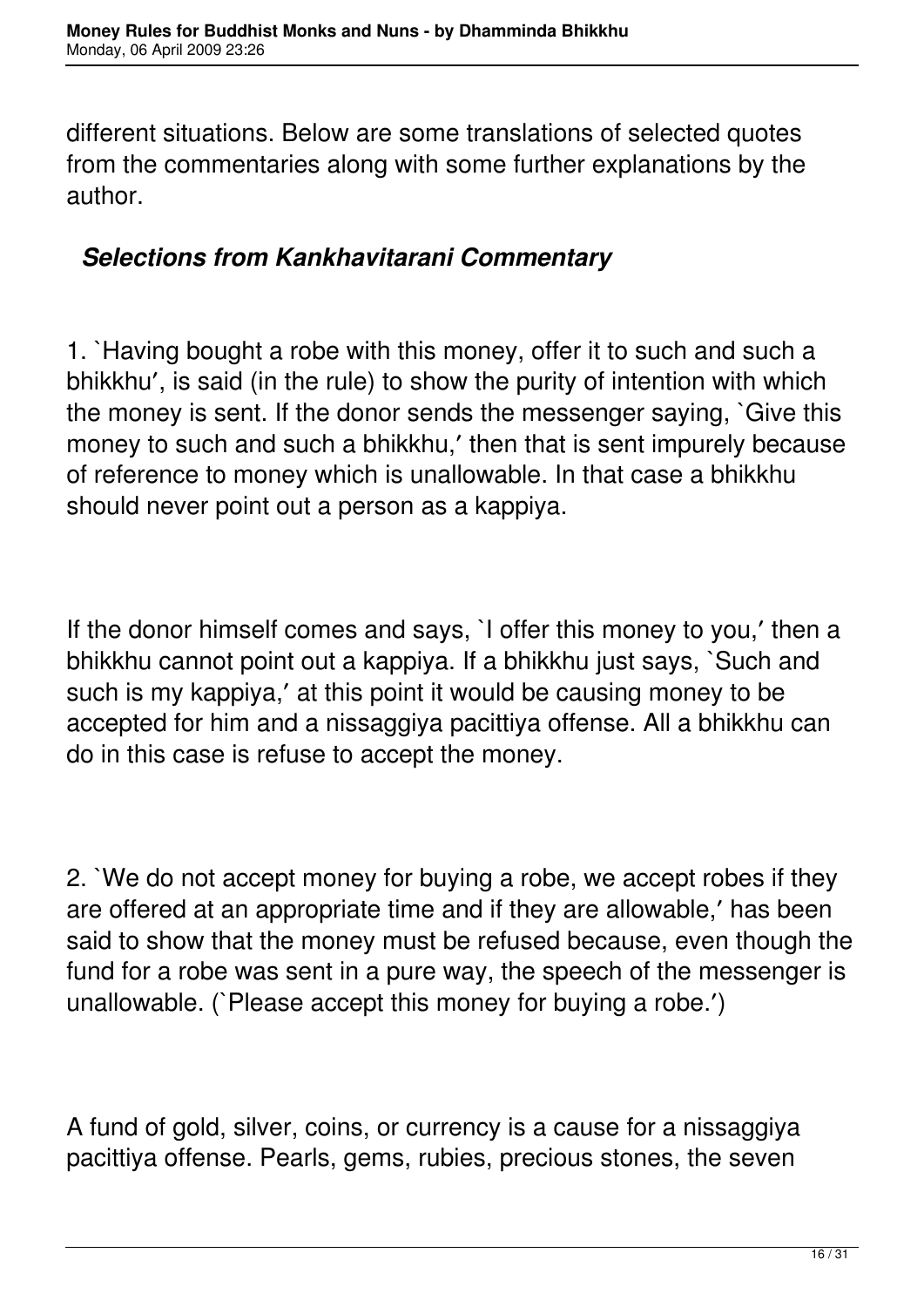types of grains, female slaves, male slaves, paddy fields, cultivated fields, orchards, or flower gardens are called things which are the cause for a dukkata offense. It is not allowed to accept any of these for oneself, a pagoda, the sangha, a group, or another person.

Here and elsewhere throughout the commentaries `to accept′ means to accept in any one of the three ways mentioned in Rupiya-sikkhapada.

3. If the messenger asks in an allowable way saying, `Venerable Sir, is there anyone who performs services for you?′ Then it is permitted to point someone out. If however the messenger asks, `Who will take this?′ or `Who should I give this to?′ then it is not allowable to point out anyone as a kappiya.

If the bhikkhu points out a kappiya when the layman asks in the wrong way it will be a nissaggiya pacittiya offense for causing another to accept the money for him.

4. `Such and such performs services for bhikkhus′, is said to show the allowable way of speech for a bhikkhu. He can only say it in this way and should not say, `Give it to him. He will keep it. He will exchange it. He will purchase it.′

If the layperson asks in the allowable way the bhikkhu can point out a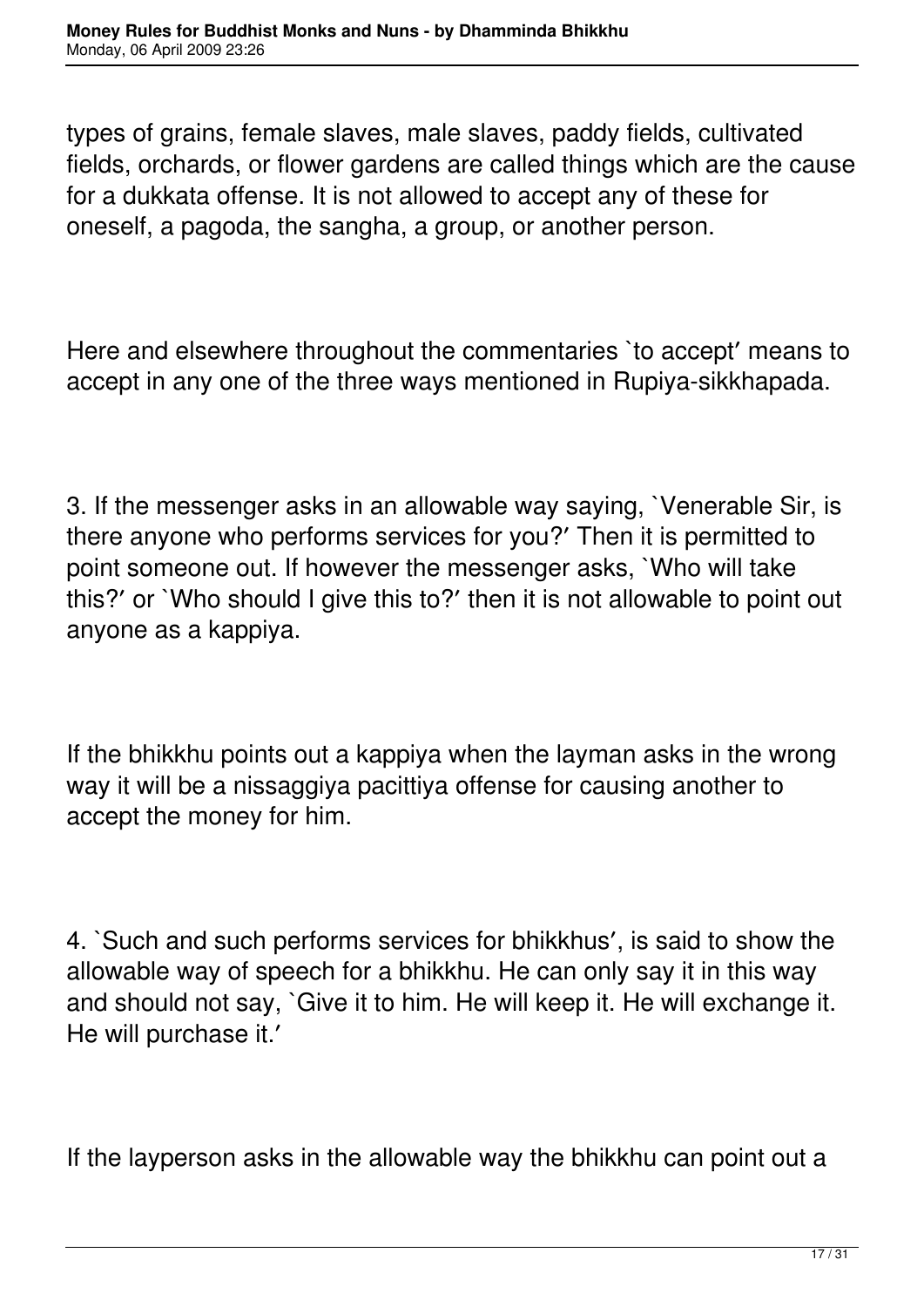kappiya only in the allowable way. If he points out in the wrong way it will be a nissaggiya pacittiya offense.

5. `That person who you pointed out has been instructed by me. Venerable Sir, approach him at an appropriate time and he will offer you a robe,′ means: that person has been commanded by me when the need for a robe arises for you he will offer you a robe. If the messenger really says this then, after being informed like this, it is allowable to ask for a robe. It is not allowable to ask if he merely goes and gives the fund for a robe into the hands of a kappiya.

It would be wrong-livelihood to ask for a robe from someone who had not given an invitation to ask.

6. If a bhikkhu says, `This is a person who performs services for bhikkhus,′ pointing out a person who is present at that time. Then if the messenger in the presence of the bhikkhu gives the fund into the hands of that person saying, `Having bought a robe for this Thera offer it to him,' and then he leaves. Then even without being told, `... has been instructed by me...′ it is allowable for the bhikkhu to ask for a robe.

If the messenger as he is about to leave should say to the bhikkhu, `I will give this into his hands, you take a robe,' and if then he leaves or if he sends another person to inform the bhikkhu then in either of these cases it is allowable to ask for a robe. Even though this rule only mentions a `messenger′ if the donor himself were to bring the fund then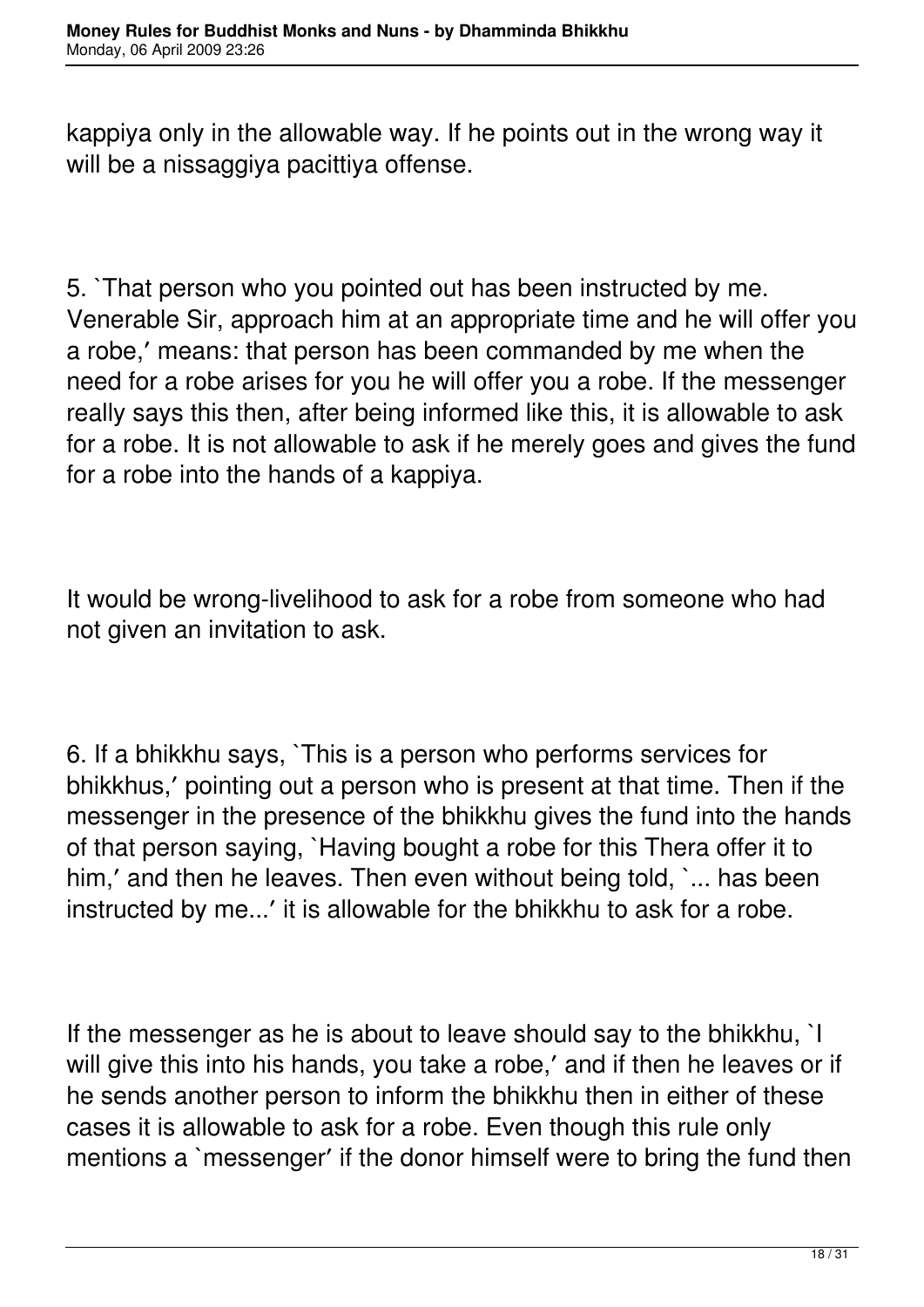the procedure is the same and the distinctions are the same as just mentioned above.

7. `I need a robe,′ shows the correct way for asking for the robe. It is allowable to say anything of the same meaning using any language whatsoever. It is never allowable to say, `Give me a robe, Bring me a robe, Purchase me a robe, Buy me a robe.′

### *Selections from Samantapasadika Commentary*

1. Not only is it unallowable to accept money for oneself, but it is also unallowable to accept money if it is brought by the donor and he says, `This I offer to the sangha. Make a park, pagoda, eating hall or anything whatsoever.′ Whoever accepts money for any other person has committed a dukkata offense according to Mahapaccariya commentary. (An old commentary no longer extant.)

2. If a bhikkhu refuses to accept money saying, `It is not allowable for bhikkhus to accept this.′ Then if the donor says, `I will place this in the hands of a carpenter or workman. You simply watch them to see that their work is done properly.′ Then if he gives the money into their hands and leaves then that is allowable. If he says, `I will place this in the hands of my man or I will keep it myself. Whatever you want to be given to whomever send them to me to obtain it.′ This is also allowable.

3. If without referring to the sangha, a group, or an individual they simply say, `We give this gold, silver, or money for the pagoda, for the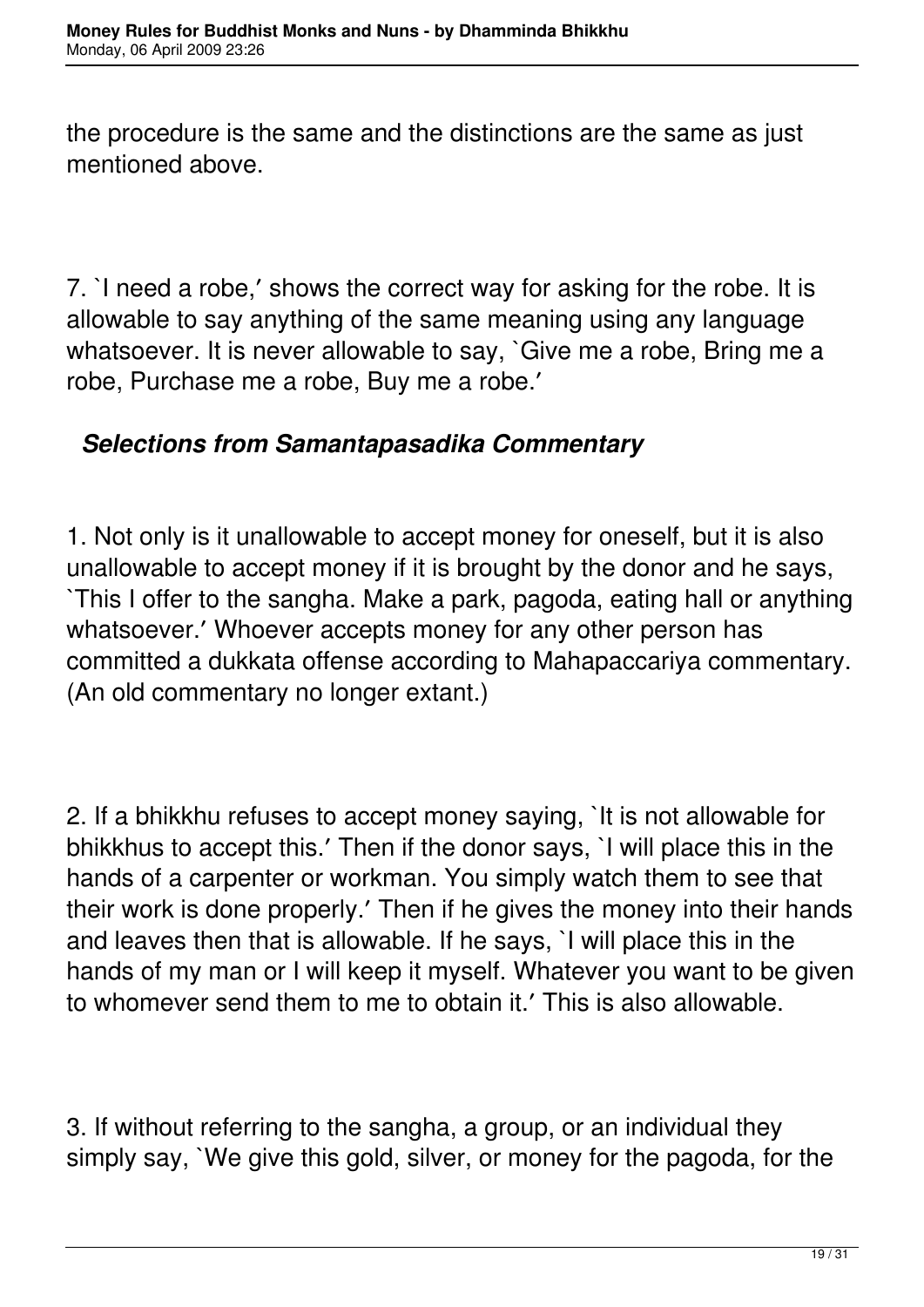monastery, for new work,′ then it is not allowed to refuse that. The bhikkhu should inform his kappiya saying, `This is what they said.′ If however they should say, `We offer this for the benefit of the pagoda, monastery, new work, you take this and keep it.′ Then the bhikkhu must refuse it saying, `It is not allowable for us to take this.′

In the first case the bhikkhu does not have to refuse because he is not being asked to accept the money. He cannot do anything except to tell his kappiya what they said. He cannot accept that money.

4. If a person should bring a large amount of gold, silver, or money and say, `This I offer to the sangha, Venerable Sirs, use the four requisites obtained from this.′ Then if that sangha should accept that then that acceptance is an offense and using the requisites obtained with it is also an offense.

If at that time when it is offered to the sangha one bhikkhu refuses it by saying, `This is not allowable,' and that layperson goes away saying, `If this is not allowable then I will keep it.′ Then those other bhikkhus should not say to that bhikkhu, `You have obstructed the gains of the sangha,′ or anything else to that effect. For whoever says such a thing to him has committed an offense (dukkata) because by refusing that single bhikkhu has saved many from committing an offense.

If those bhikkhus refuse the money saying, `It is not allowable,′ and the layperson then says, `I will give this into the hands of a kappiya or to my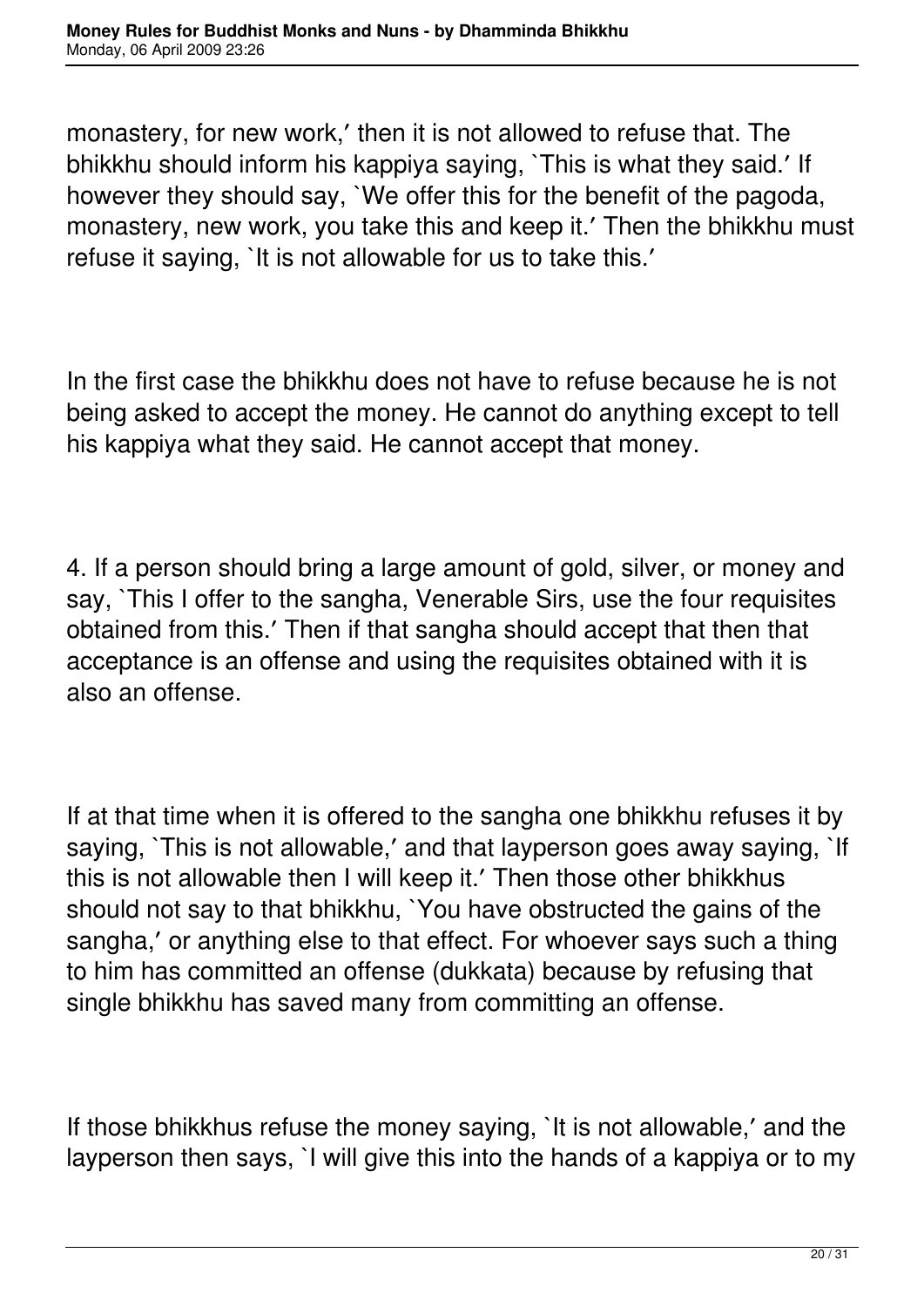man or keep it myself. You just accept and use the requisites obtained with it.' That is allowable.

The commentary explains that the method shown in this rule does not need to be practised with all kappiyas. It explains that there are ten types and two classes of kappiyas. The details are as follows:

5. If a certain person sends a messenger with a fund for buying a robe for a bhikkhu and that messenger having approached that bhikkhu should say, `Venerable Sir, such and such a person has sent this money to buy a robe for you. Take this money.′ Then that bhikkhu must refuse saying, `This is not allowable.′ If the messenger then asks, `Venerable Sir, do you have anyone who performs services for you?′ Then if there is such a person whether he has been instructed by a layperson saying, `You perform services for these bhikkhus,′ or if he is just a friend or associate of that bhikkhu and performs services for him. Then if at that moment that person is sitting in the presence of that bhikkhu and he points him out saying, `This is a person who performs services for bhikkhus.′ Then if the messenger should give that fund into the hands of that person and say, `Having bought a robe give it to this Thera,′ and then he leaves. Then this is called pointed out by the bhikkhu in his presence. (1)

However if that person is not sitting in the presence of that bhikkhu at that time and the bhikkhu points him out saying, `In such and such a village a person called such and such performs services for bhikkhus.′ Then if that messenger having gone there should give the fund into that person′s hands saying, `Having bought a robe give it to this Thera,′ and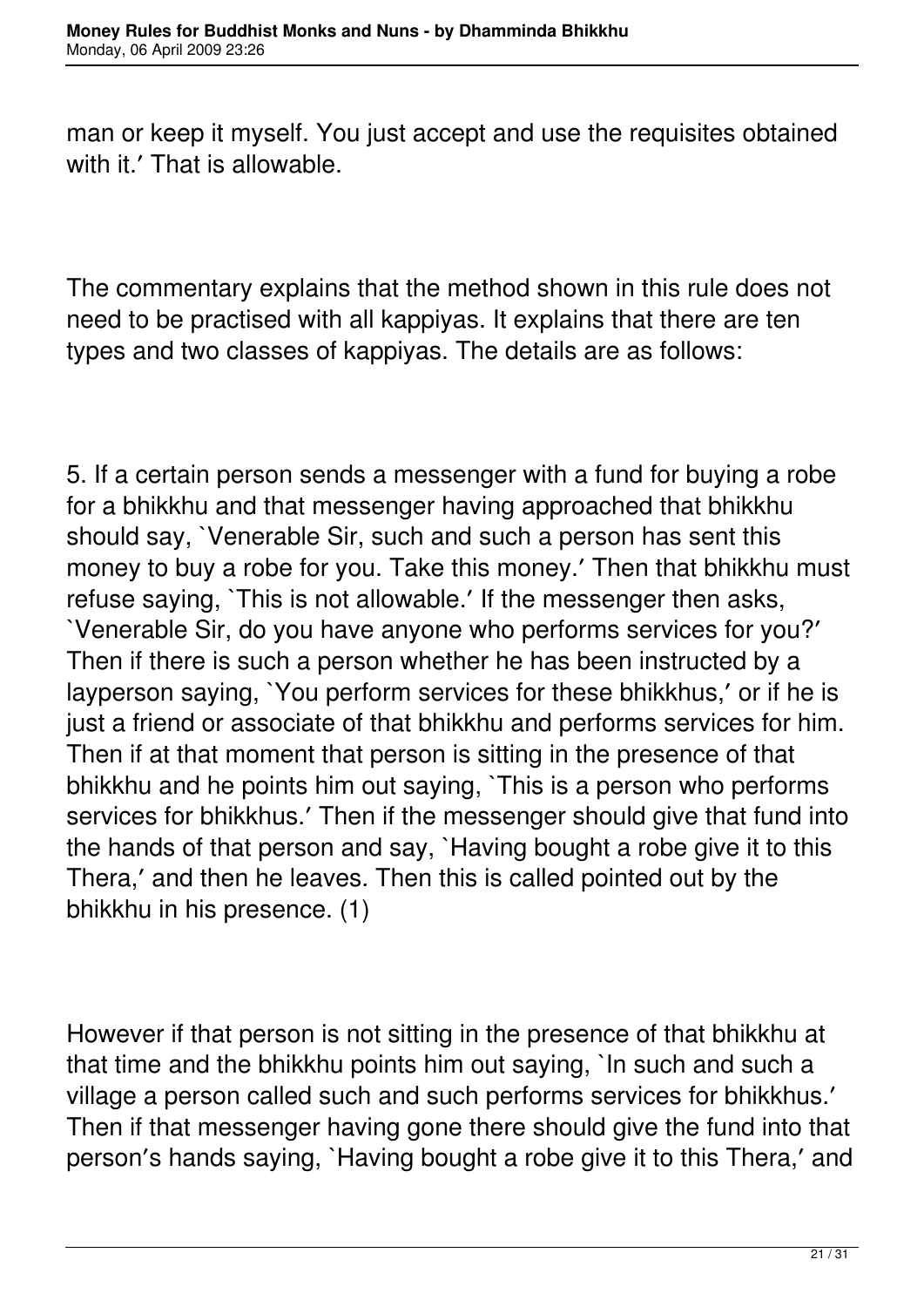then should return to the bhikkhu and inform him of this before leaving. Then this is called pointed out by the bhikkhu not in his presence. (2)

If however the messenger does not return himself to inform the bhikkhu, but sends another person to inform him saying, `Venerable Sir, the fund for a robe was given by us into the hands of that person. You take a robe.′ Then this is called a second type pointed out by the bhikkhu not in his presence. (3)

If however the messenger does not send someone like this, but instead before going says to the bhikkhu, `Venerable Sir, I will give the fund for a robe to that person, you take a robe.′ Then this is a third type pointed out by a bhikkhu not in his presence. (4)

Thus there are four kappiyas pointed out by a bhikkhu, one pointed out by a bhikkhu in his presence and three pointed out by a bhikkhu not in his presence. In all of these four instances a bhikkhu should practise in exactly the same way as stated in the rule of Raja-sikkhapada. .

If the bhikkhu has been asked by the messenger in the same way as previously stated above and if the bhikkhu because of either having no kappiya or no desire to make such arrangements should say, `I do not have a kappiya.′ Then if at that time a person arrives and the messenger gives that fund into that person′s hands and leaves after having said, `Take a robe from the hands of this person.′ Then this is called pointed out by the messenger in the presence of the bhikkhu. (1)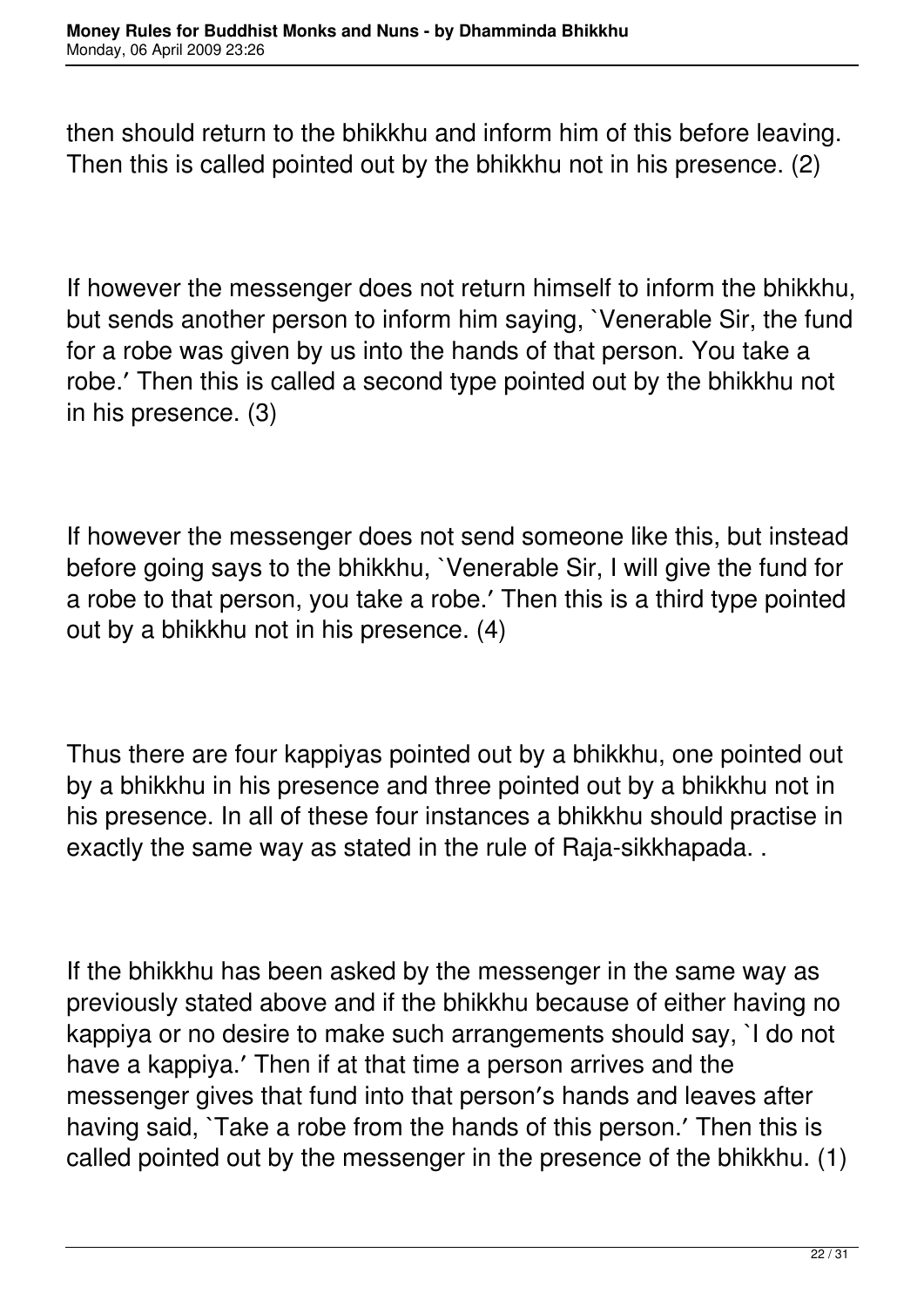In another case the messenger enters into the village himself and selects a person and gives the fund into the hands of that person. Then in the same ways as was previously stated either returns and informs the bhikkhu, sends another to inform him, or before going says, `I will give this fund into the hands of a person named such and such, you take a robe,′ and then leaves. These three cases are called pointed out by the messenger not in the presence of the bhikkhu. (2, 3 & 4)

These four together are called kappiyas pointed out by the messenger. In these four cases a bhikkhu should practise in exactly the same way as is said in Mendaka allowance which says:

Bhikkhus, there are people of faith and respect and if they should entrust money in the hands of a kappiya and instruct him saying, `With this money offer allowable requisites to this Venerable One,′ then bhikkhus I allow you to accept whatever allowable requisites are obtained with that money, but bhikkhus, in no way whatsoever do I allow money to be accepted or searched for.′

According to this allowance there is no limit to the number of times a bhikkhu can ask. A bhikkhu, who has not consented to the acceptance of the fund, even if he asked or stood for a thousand times is allowed to accept the allowable requisites obtained. If they do not give anything, then having appointed another person as his kappiya he should cause that person to bring the requisites. [A bhikkhu is not allowed to cause the money to be transferred from one kappiya to another. He should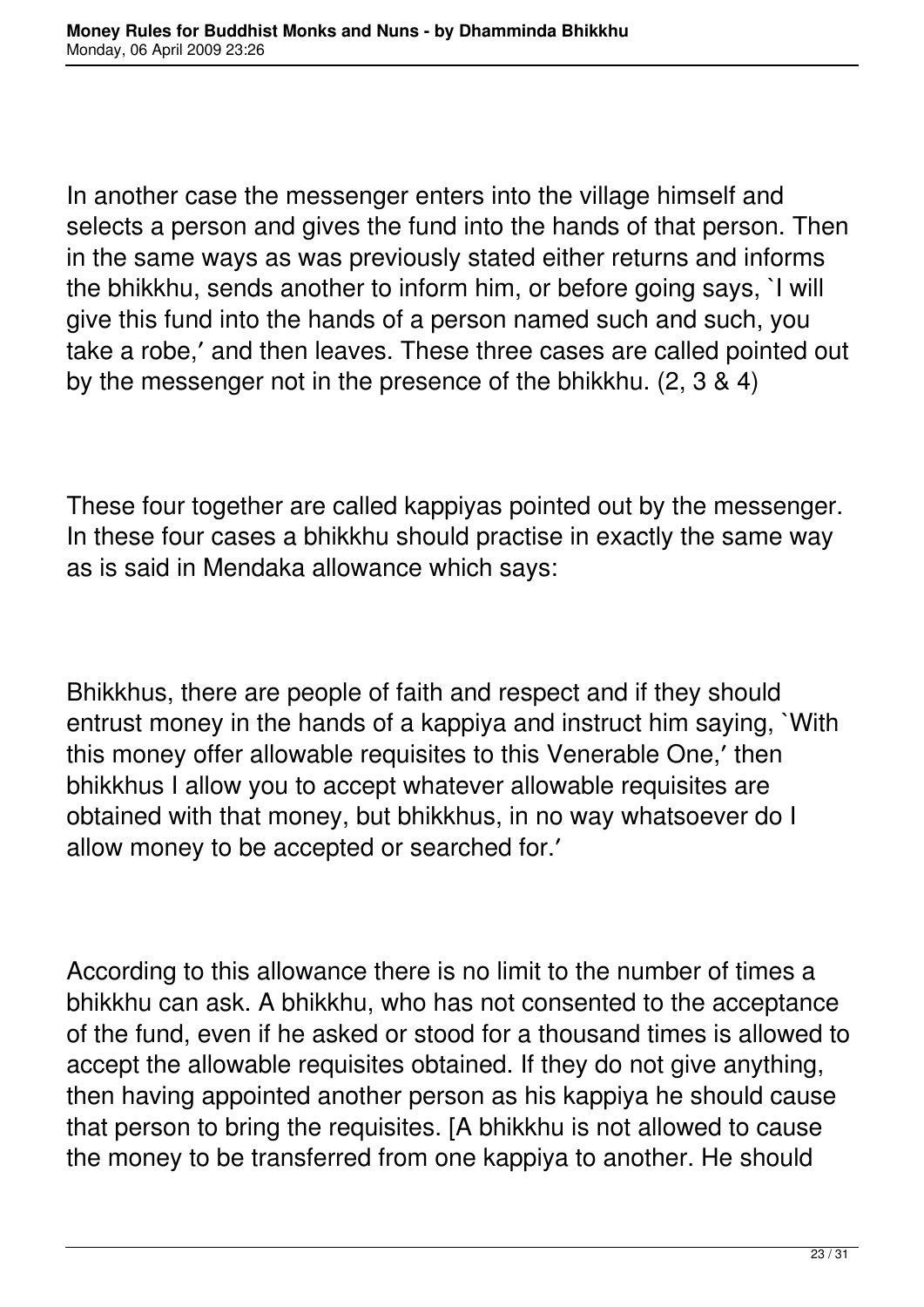say to the new kappiya, `Someone has left a fund for robes with such and such and I need a robe.′] If he wishes to he can inform the original donor, but he does not have to if he does not wish to.

If the bhikkhu has been asked by the messenger in the same way as stated above and the bhikkhu replies, `I do not have a kappiya.′ Then if a certain person present at that time should hear that and say, `Friend bring that here, I will buy a robe for the Venerable One and give it to him.' Then if that messenger should say, `Well then friend you give it,' and having given that fund into that persons hands and without informing the bhikkhu should leave (without telling the bhikkhu that he should take a robe from that person). This is called becoming a kappiya by ones own mouth.

In another case if the messenger should simply give the fund to any person and tell him, `You give a robe to the Venerable One,′ and then leave. Then this is called becoming a kappiya by the mouth of another.

These last two types are called kappiyas which are not pointed out. In these cases a bhikkhu should practise in the same way as if they were people who are not relatives or who have not given an invitation to ask for requisites. If they of their own accord bring a robe and offer it then it can be accepted. If they don′t he should not say anything.

Even though in the rule only a messenger brings the fund, if the donor brings it himself or it is a fund for food or something else the procedure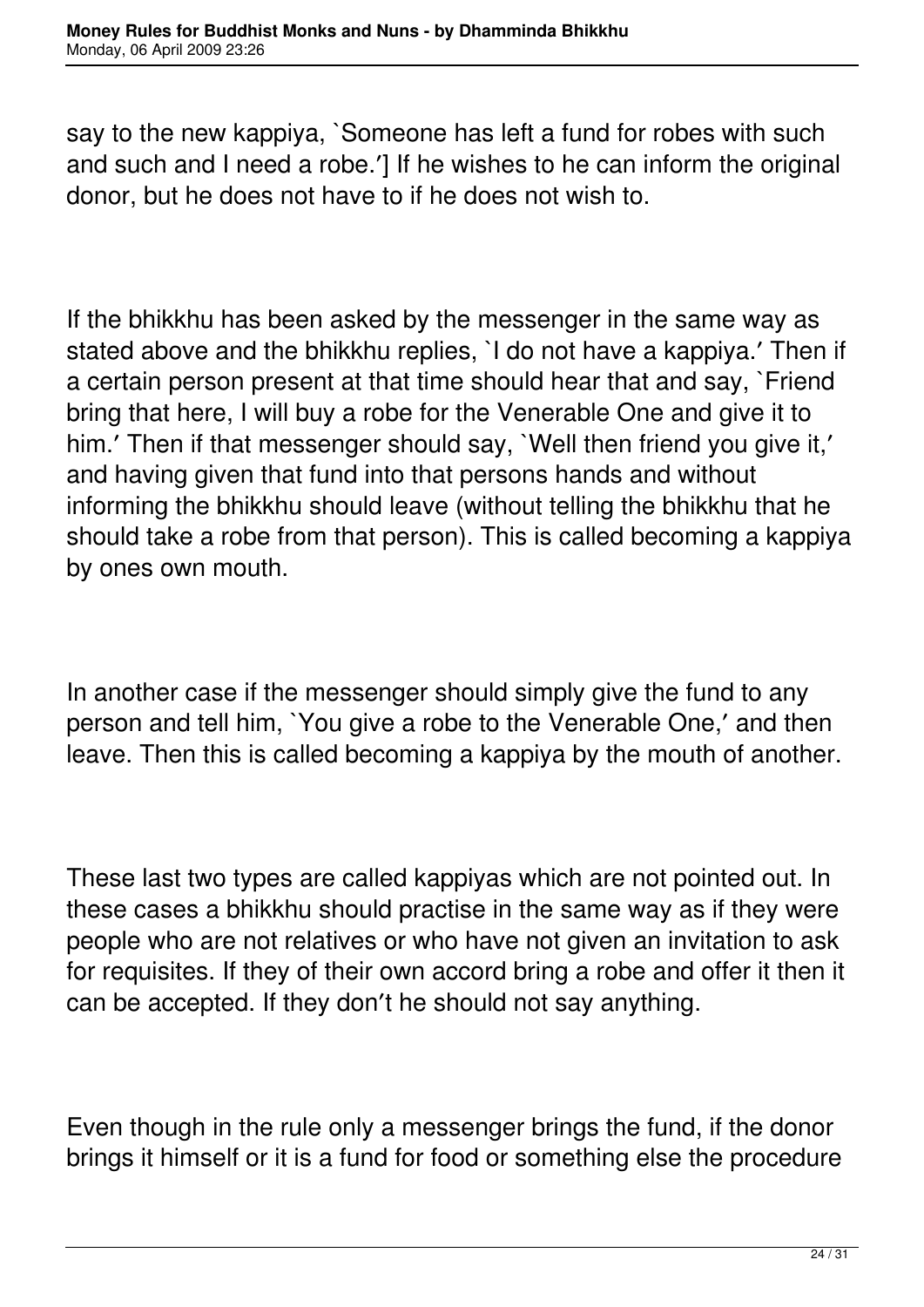is the same as above.

#### 4. **Rupiya-samvohara-sikkhapada**

Whatever bhikkhu should engage in the exchange of any of the various forms of gold, silver, or money has committed a nissaggiya pacittiya offense.

Rupiya-samvohara-sikkhapada prohibited the accepting of gold, silver, or money. This rule prohibits the exchange of gold, silver, and money for other things made of gold or silver (such as jewellery), or for allowable goods (such as robes, bowls, or other requisites). This rule also prohibits the exchange of allowable requisites, or things made of gold or silver, for gold, silver, or money.

The Samantapasadika commentary gives an explanation by way of an example called `the four unallowable bowls.′ It reads:

In order to show the great fault in breaking this rule the four unallowable bowls should be explained: If a bhikkhu having accepted money buys iron ore and has it smelted into iron and then made into an alms-bowl. Then this bowl is called a `great unallowable bowl′ because there is no way whatsoever by which it can be made allowable. If that bowl is broken up and made into cups they would also be unallowable. If it is made into a knife then tooth-woods made with that knife would be unallowable. If it is made into fish hooks then even the fish caught on them would be unallowable. If he were to heat the blade of a knife made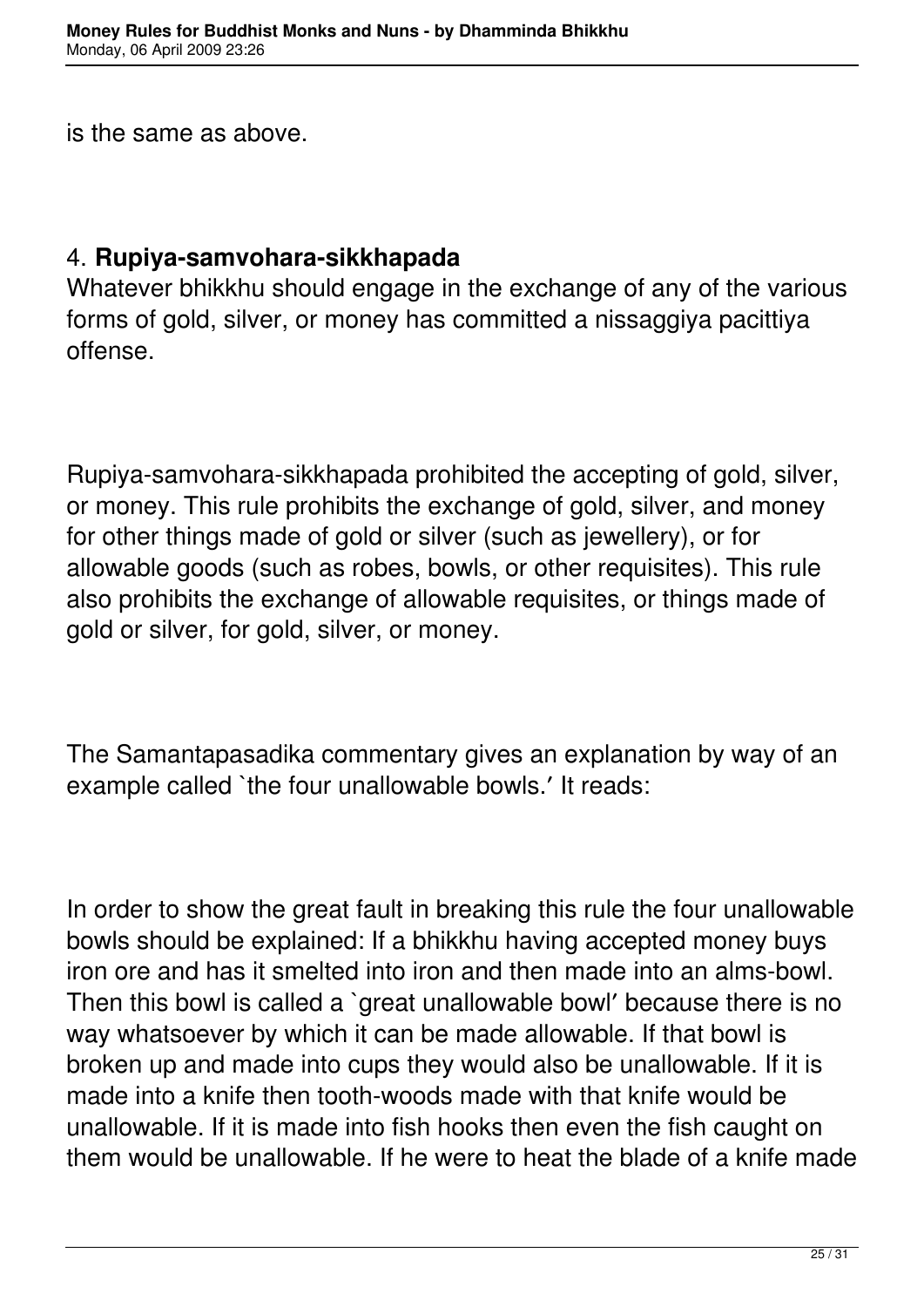from it and dip it into water or milk and warm them then that water or milk would be unallowable.

If a bhikkhu having accepted money buys a ready-made bowl then that bowl is unallowable. It is said in Mahapaccariya Commentary that, `That bowl is unallowable to any bhikkhu, bhikkhuni, samanera, samaneri, or sikkhamana.′ This bowl can be made allowable again. If he returns it to where he bought it, takes back his money, and gives back the bowl, then it becomes allowable. If then it is obtained in an allowable way it is allowable to use it.

If a bhikkhu having accepted money goes to a bowl shop with his kappiya and having seen a bowl he says, `I like this one,′ and that kappiya gives the money and arranges with the shopkeeper to buy the bowl. Then even though that bowl was obtained by allowable speech it is still unallowable because of the original acceptance of the money. It is no different from the second example. Why are they unallowable for other bhikkhus also? It is because the original money was not forfeited (in accordance with Vinaya in the midst of the sangha).

If a bhikkhu has not accepted the money and a kappiya is sent having been instructed saying, `Having bought a bowl give it to the Thera.′ Then if the kappiya and bhikkhu go together to the bowl shop and having seen a bowl the bhikkhu says, `Take this money and give me this,′ and thus having caused the money to be given he takes the bowl. Then that bowl is unallowable only for that bhikkhu because he arranged the purchase in the wrong way. It is allowable to other bhikkhus because the original money was not accepted.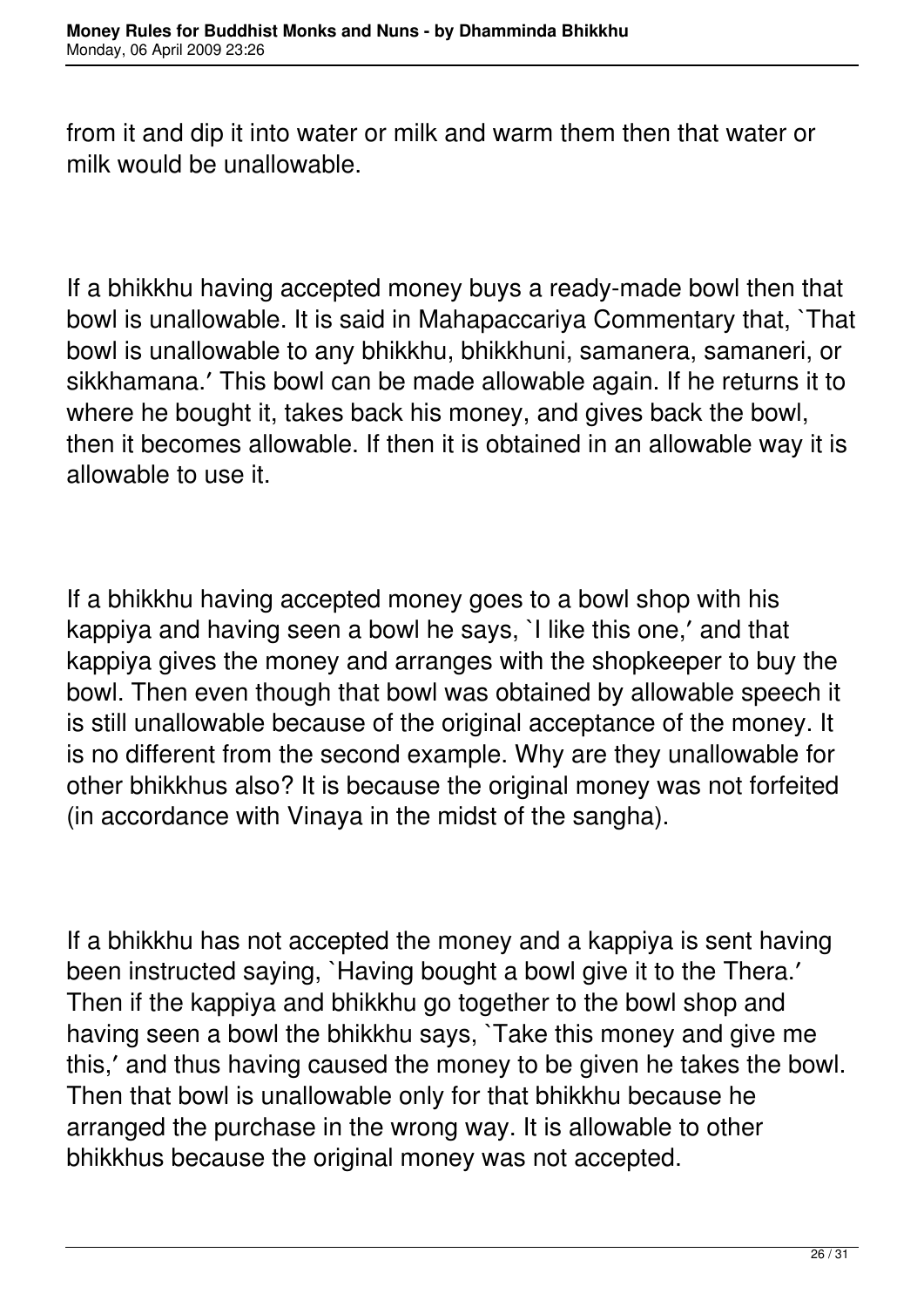Mahasuma Thera′s preceptor was called Anuruddha Thera and he having such a bowl, filled it with ghee and gave it away to the sangha. Tipitaka Culanaga Thera′s disciple also had such a bowl, and so the Thera caused it to be filled with ghee and given away to the sangha. These are the four unallowable bowls.

If a bhikkhu has not accepted the money and a kappiya is sent having been instructed saying, `Having bought a bowl give it to the Thera,′ then if the kappiya and the bhikkhu go together to the bowl-shop and having seen a bowl the bhikkhu says, `I like this one,′ or `I will take this one,′ and the kappiya gives the money and arranges the purchase with the shopkeeper then that bowl is completely allowable and even the Buddha would use it.

### **Part 4. Forfeiture And Confession**

If a bhikkhu has accepted gold, silver, or money then, according to the rules of Vinaya, he must forfeit those unallowable things in the midst of a sangha of bhikkhus first, and then confess that offense. If he has bought anything with that gold, silver, or money then those articles that have been bought must also be forfeited and then the offense is confessed. If at the time of forfeiture a layperson is present then it is allowable to explain to him what has happened. If that layman takes that money and asks, `What should I get with this?′ Then he can be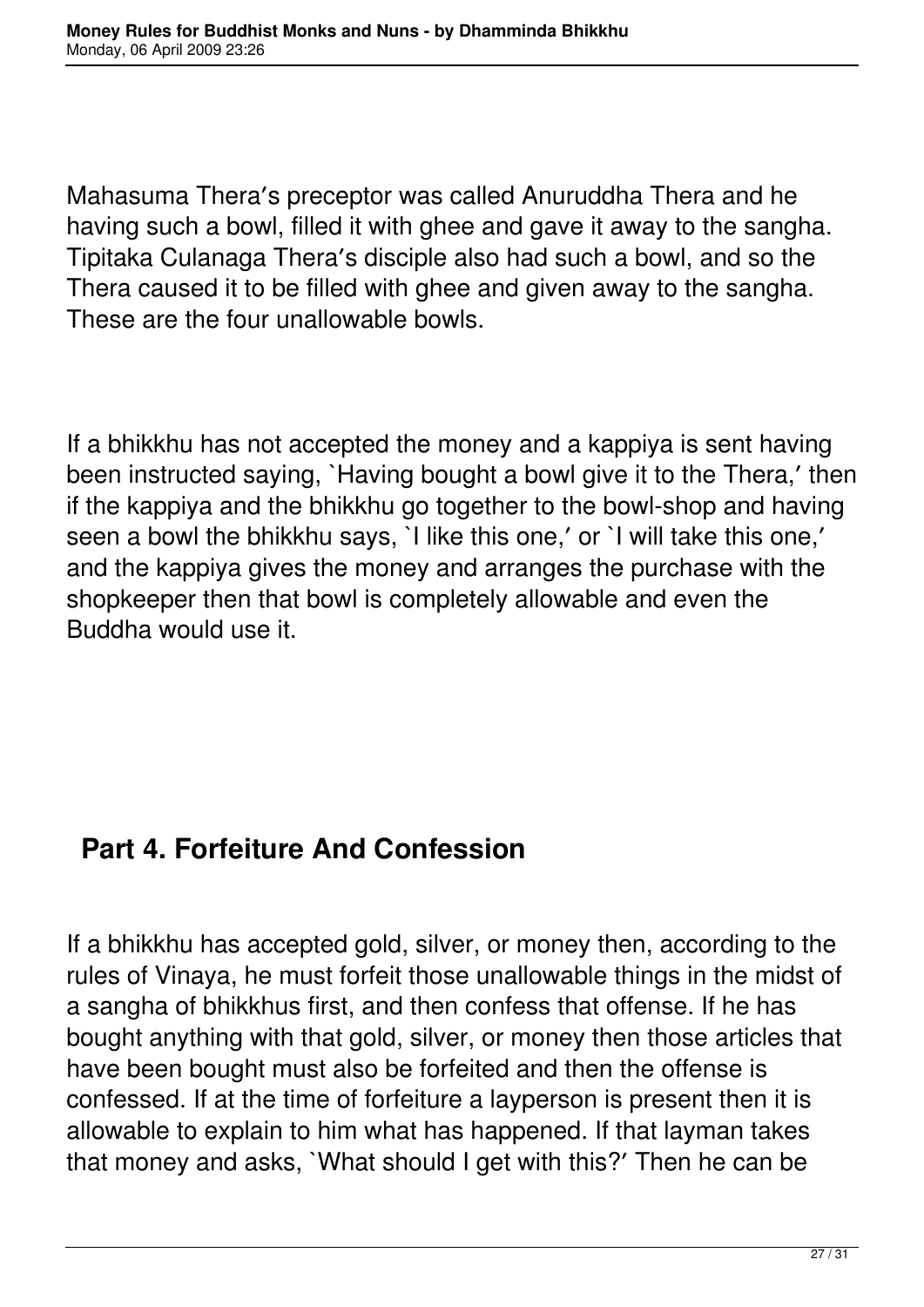told, `Such and such is allowable (ghee, butter, etc.) He cannot be told, `Buy such and such.′ Then if that layperson buys something and offers it to the sangha then all the bhikkhus, *except the one who accepted that money* , can make use of it. If there is no layperson present then the sangha can appoint a bhikkhu to take the money and throw it away.

The Buddha has shown no method by which a bhikkhu who has accepted money or bought things with it can derive benefit. But if the money is forfeited in accordance with Vinaya rules then the rest of the sangha may derive benefit. If the articles and money are not forfeited then no bhikkhu or samanera may use those things.

If a bhikkhu does not forfeit or throw away the money or things bought with it then no matter how many times he confesses he is said to still have that offense. Then if he listens to the recitation of the Patimokkha or declares his purity then he will also commit an offense of conscious lying. The Patimokkha states:

`Whatever bhikkhu who being questioned up to three times knowing that he has committed an offense and yet does not reveal it is one who has told a conscious lie. Venerable Sirs, consciously lying has been declared to be an obstacle to attainment by the Blessed One.′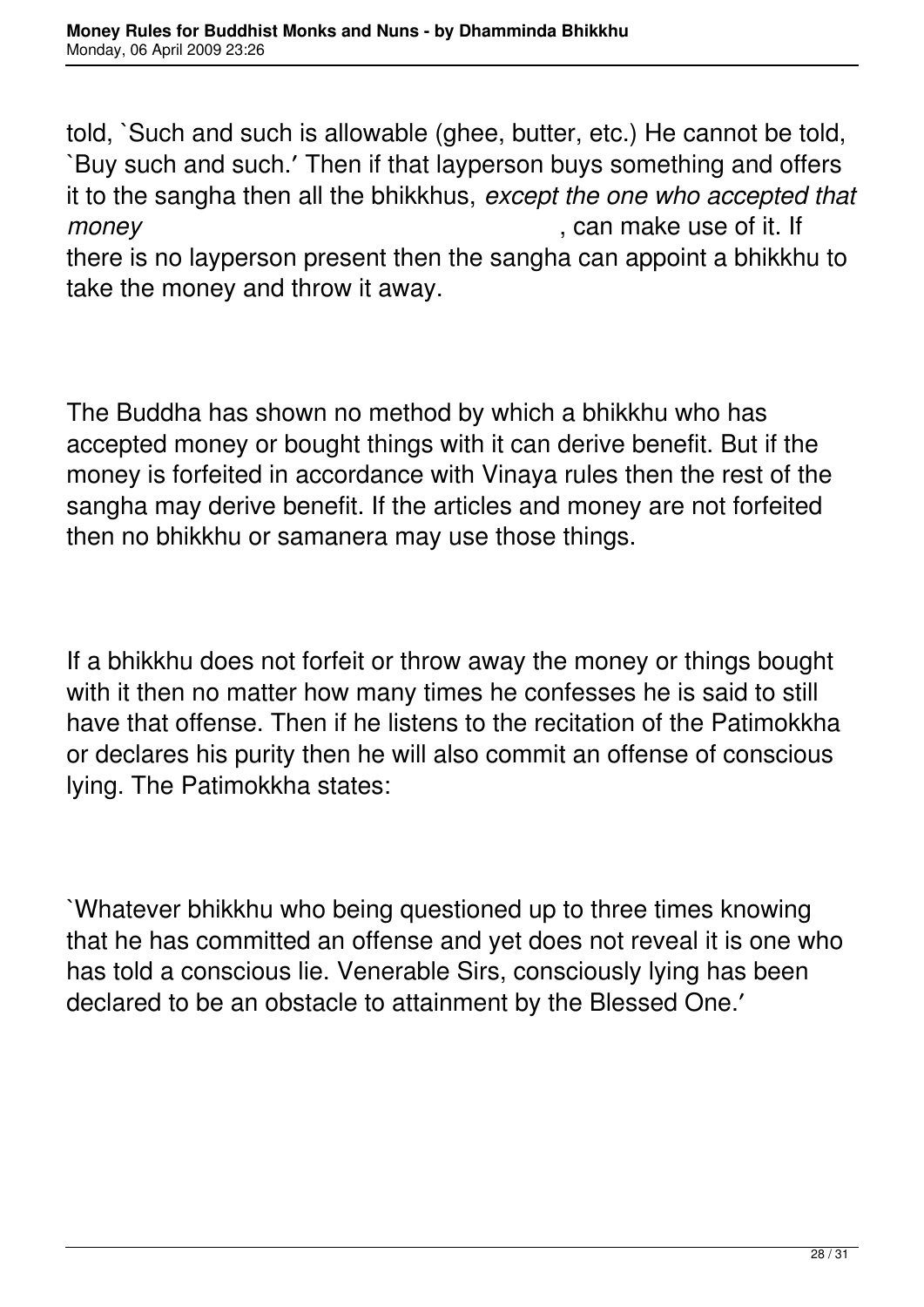## **Part 5. Modern Methods**

There are many methods that monks use at present to accumulate and use large funds of money. If you are a monk you will come across different ways in different monasteries. Most of these methods do not follow the procedures laid down in the texts. It is best to avoid these practices which are questionable and doubtful and practise according to the procedures given in the texts.

For example the texts do not instruct a monk to teach a person at the time they try to offer money how to offer allowable requisites. The texts instruct that if the money is brought with the impure intention of giving it to the monk then the monk cannot point out a kappiya. (See earlier part .) .)

There is no way to make the offering of money allowable. M[oney ca](http://www.geocities.com/venkumara/evinaya/#kappiya)n [neve](http://www.geocities.com/venkumara/evinaya/#kappiya)r belong to a monk. He can never say what to do with money in a fund for requisites, but can only ask for requisites. These points are subtle and most monks do not understand them either through lack of study, tradition, or the subtle influence of desire for a fund.

Then how can a monk who does not accept money obtain allowable requisites? There are several ways allowed by the Buddha to obtain requisites. The easiest way is to ask from someone who is a relative or who has given an invitation to ask for requisites. Normally a bhikkhu cannot ask for requisites from someone who has not given invitation and is not a relative. To do so is wrong livelihood. However if a bhikkhu is ill he can ask for medicine or food from anyone. Also if his robes or bowl have been stolen, or destroyed he can ask from anyone (see Nissaggiya Pacittiya 6 & 21). A bhikkhu can also ask for labour, or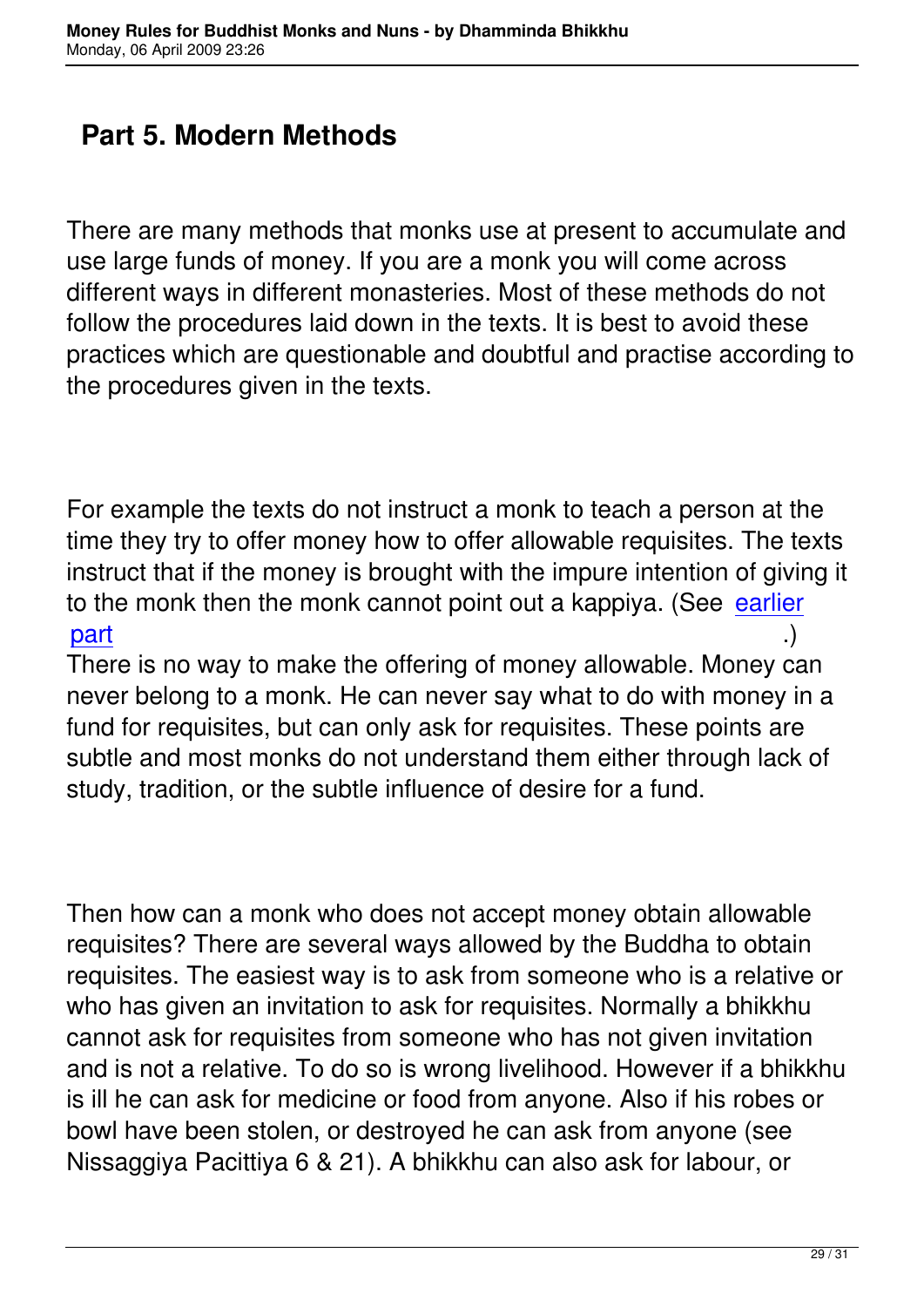borrow tools. He can ask for someone to bring water from a public source such as a river or dam, but he cannot ask for privately owned water to drink from a person′s house. A monk can also take wood, stones, or building materials from unclaimed wilderness where this is permitted by law.

Before his ordination as a novice or monk, a man can arrange a fund of money to supply requisites for when he becomes a monk or novice. Such a fund can be left with a relative or friend and they should be instructed to offer requisites to him after he has been ordained. The newly ordained monk or novice can ask for requisites from the person holding the fund if he is a blood relative, but the monk or novice needs to be given an invitation first before he can ask from a friend. This should be explained to the friend before ordination.

When a man has been ordained, if he still has money in the bank from the time when he was a layman, then he cannot undertake any arrangement of that money for his own benefit. He can leave that money in the bank until he disrobes and not use it while he is ordained. Alternatively, he can give that money away to his parents, relatives, or friends to use, but it cannot be given to any monk, novice, or monastery.

The acceptance and use of a pension while one is ordained is also unallowable. People who wish to retire into the Sangha should make suitable arrangements concerning their pension before taking robes.